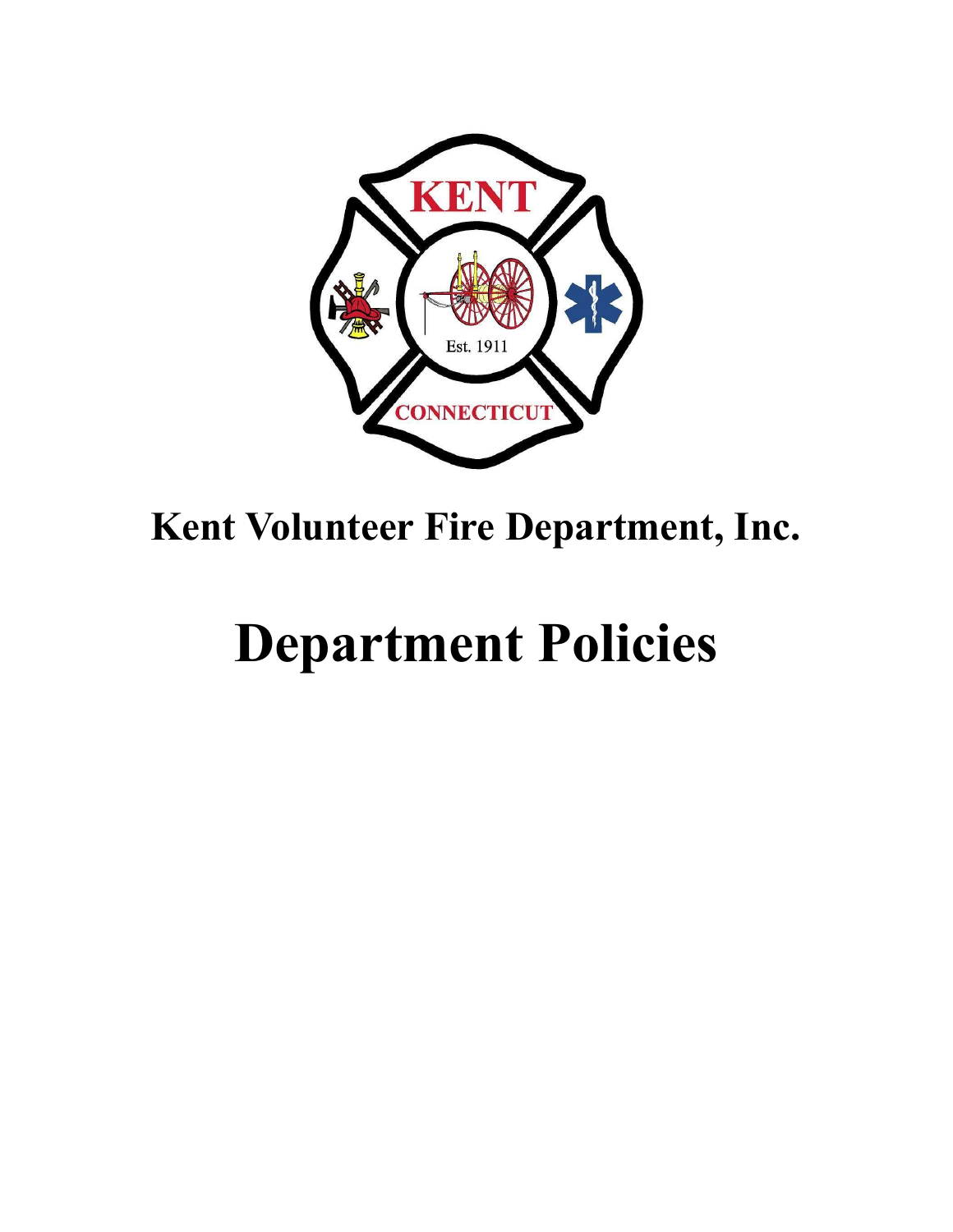# **KVFD Policies**

# **Table of Contents**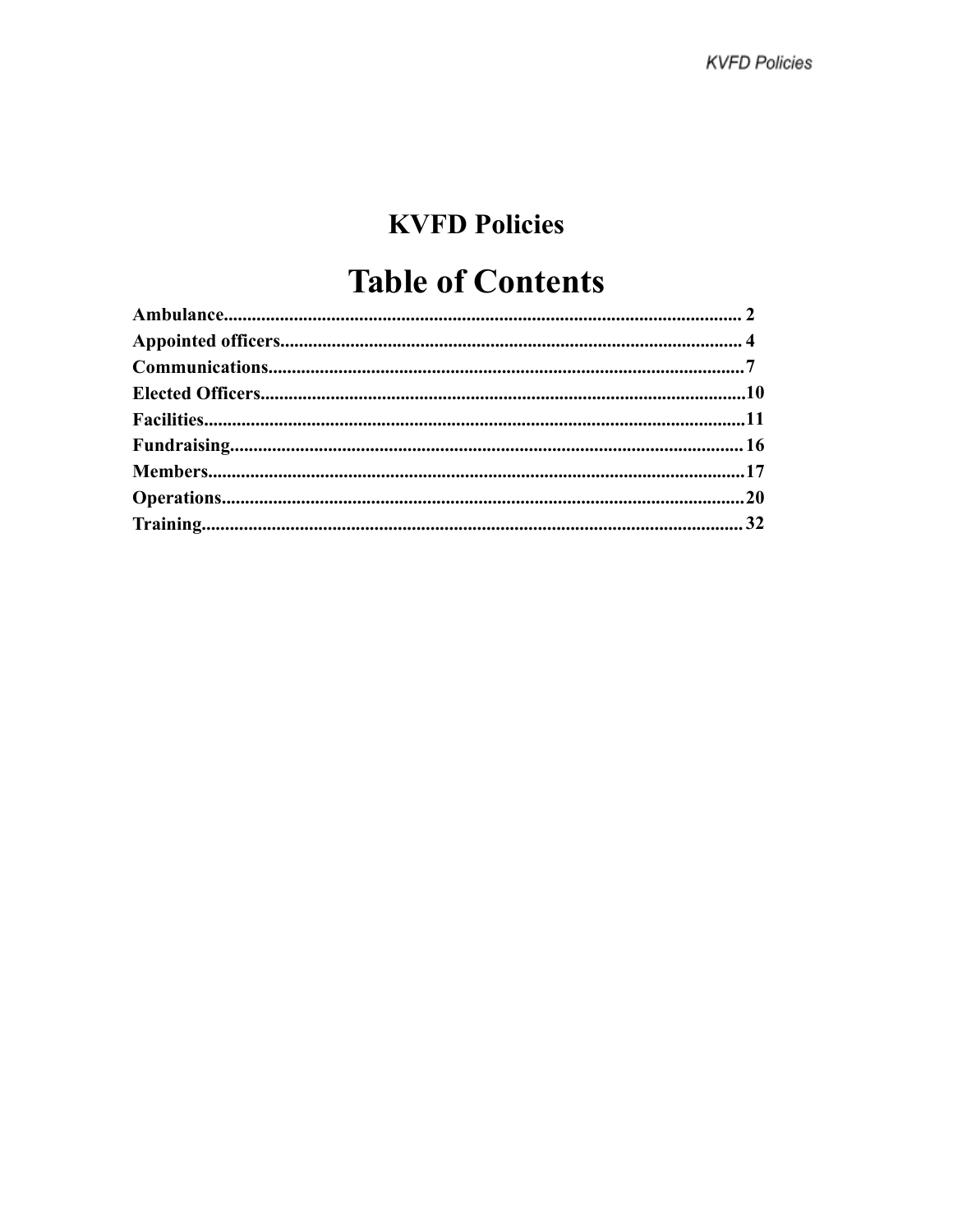## *Ambulance*

- <span id="page-2-1"></span><span id="page-2-0"></span>**Assistants:** The Ambulance Chief will appoint any assistants needed for the operation of the Ambulance service.
- **Paramedic Intercept:** The Fire Department certifies those members with a current medical certification, with a minimum of EMT, be qualified to cancel the paramedic. Motion Approved **April 3, 1995**
- **Training:** Ambulance training and the monthly Ambulance meeting will be determined in January of each year. **Approved June 6, 2005**
- **Transfers:** Non-Emergency transports are determined by the Ambulance Chief. **Approved June 6, 2005**
- **Protocol:** As per SOP 2-2, the KVFD Ambulance follows Sharon Hospital guidelines and OEMS regulations. **Approved June 6, 2005**

**Supplemental Staff Policy:** The supplemental hiring of outside the department staff is an effort to ensure all shifts are covered for the purpose of responding to emergency calls. The following steps will be taken:

The department schedule will be sent out to certified personnel by the Ambulance Chief or his/her designee on a monthly basis, to request department staff to fill open EMS shift time slots.

Four weeks prior to requesting outside staff, the Ambulance Chief or his/her designee will notify the outside staffing company of any open shifts on the schedule (00:00-06:00, 06:00-12:00, 12:00-18:00, and 18:00-24:00).

Open shifts will be staffed by either KVFD personnel, staffing company personnel, or a combination of the two.

Once an open shift has been assigned to staffing company personnel, it can be cancelled and filled by KVFD personnel with five days' notice to the staffing company.

If a KVFD personnel who is signed up for a specific shift has to cancel their shift, the Ambulance Chief must be notified immediately. The Ambulance Chief or his/her designee will attempt to fill the open shift with KVFD personnel prior to hiring outside staff. Approved January 4, 2021.

#### **Supplemental Staff Duties and Responsibilities:**

The Kent Volunteer Fire Department has contracted with an outside staffing company to provide staff for unfilled shifts on our schedule. Supplemental staff will adhere to the following requirements while on duty working for the Kent Volunteer Fire Department: ∙ Policies and procedures as outlined by your hiring agency.

- ∙ All supplemental staff will be required to sign that they have reviewed KVFD SOP's, Policies and Procedures.
- ∙ All supplemental staff will be issued a KVFD door code assigned to that individual for gaining access to the firehouse.
- ∙ While on duty in Kent, you are to present yourself in a respectful courteous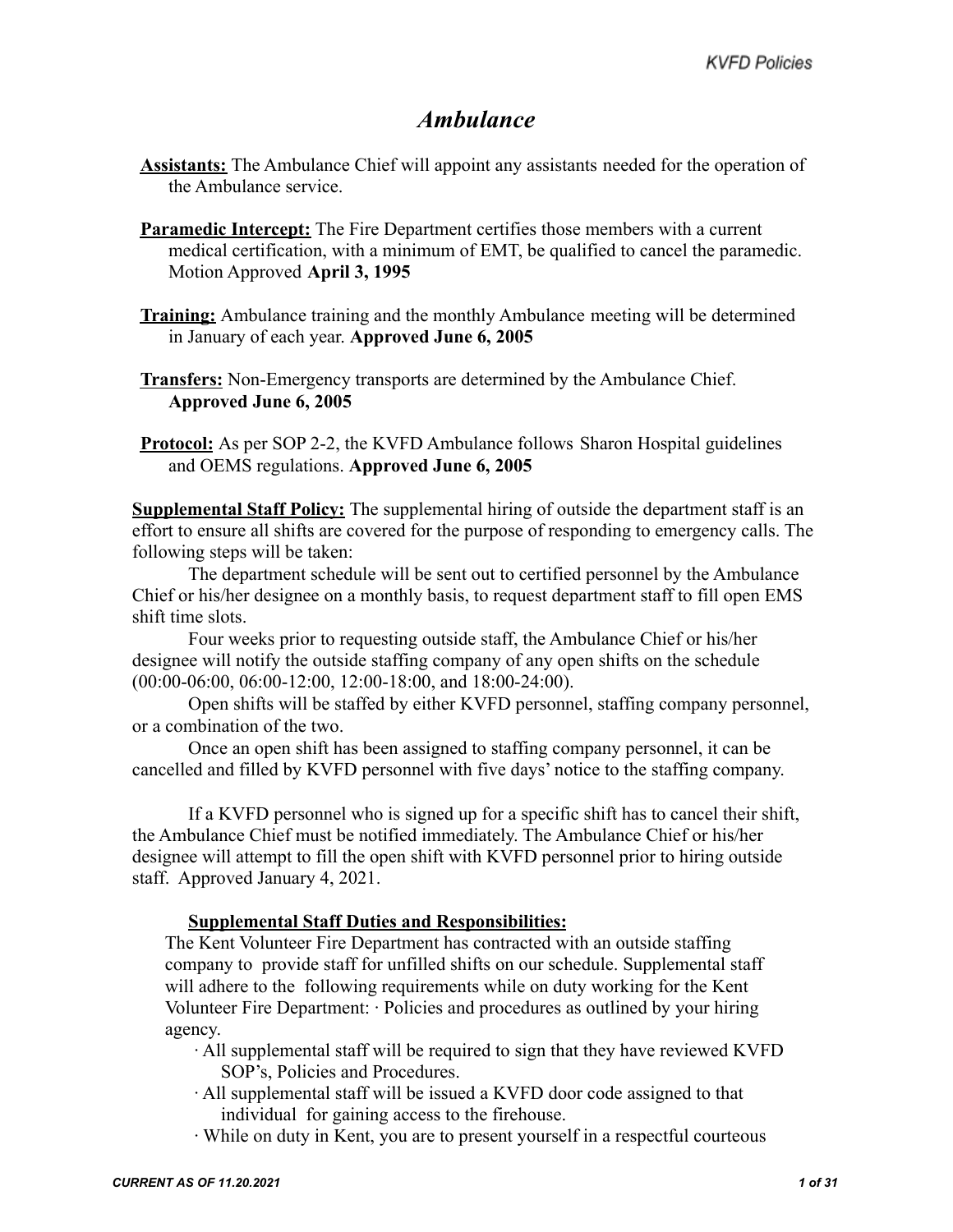manner to the public

- o Be prompt and be ready to respond at time of shift start
- o Acknowledge call within 2 minutes of initial dispatch
- o Supplemental staff will be trained and cleared to drive Ambulance 1 (A1) and Ambulance 2 (A2)
- o Supplemental staff will be proficient in KVFD and LCD radio protocols.
- o Supplemental staff may respond with the ambulance once the additional crew member has signed on the air and is en-route to the scene.
- o Supplemental staff will wear the supplied apparel while on shift.
	- o Supplemental staff will be expected to provide their own footwear and blue EMS style pants per KVFD policy. Shorts are not allowed to be worn on calls.
- ∙ The responsible duties you will be asked to perform while not on an emergency call will be specified by policy.
	- o Keep ambulances fueled to above ¾ a tank at all times- fuel is located at the Town of Kent Highway Department with an access fob.
	- o Primary ambulance used for the specific shift will be assigned by the Ambulance Chief or his/her designee.
	- o Maintain inventory to CT BLS ambulance equipment list on the primary and secondary ambulances. Restocking equipment is located in the EMS storage locker.
	- o Theft of equipment may be cause for elimination from the KVFD roster and possible legal action.
	- o Equipment checks must be performed and documented at the start of each shift (equipment list will be provided).
	- o Any equipment or mechanical problems must be reported to the Ambulance Chief immediately upon discovery- **Ambulance Chief Bonnie Donzella (475) 529-6441 or email- kent4@kentfire.org**
	- o All dispatched calls must be documented in the KVFD Ambulance software using tablet or desktop computer. A log in will be provided by KVFD for each user.

o All calls must be documented prior to leaving at the end of shift.

o Ambulance may be used to perform personal errands within the borders of the Town of Kent while on duty and be ready to respond to an emergency call ∙ You may use the common areas of the firehouse for personal use, (ready room, kitchen) but please keep it clean and return it to better than you found it condition.

∙ Use of the exercise room is prohibited.

- ∙ Please label all personal food in the refrigerator with a date. Please remove your personal food at the end of your shift.
- ∙ Wi-fi access will be allowed as per KVFD policy
- ∙ You may not use the washer and dryer for your personal

laundry ∙ All supplemental staff reports directly to the Ambulance Chief

∙ The EMT handling patient care is in charge of the EMS calls

∙ Chain of command will follow NIMS standards.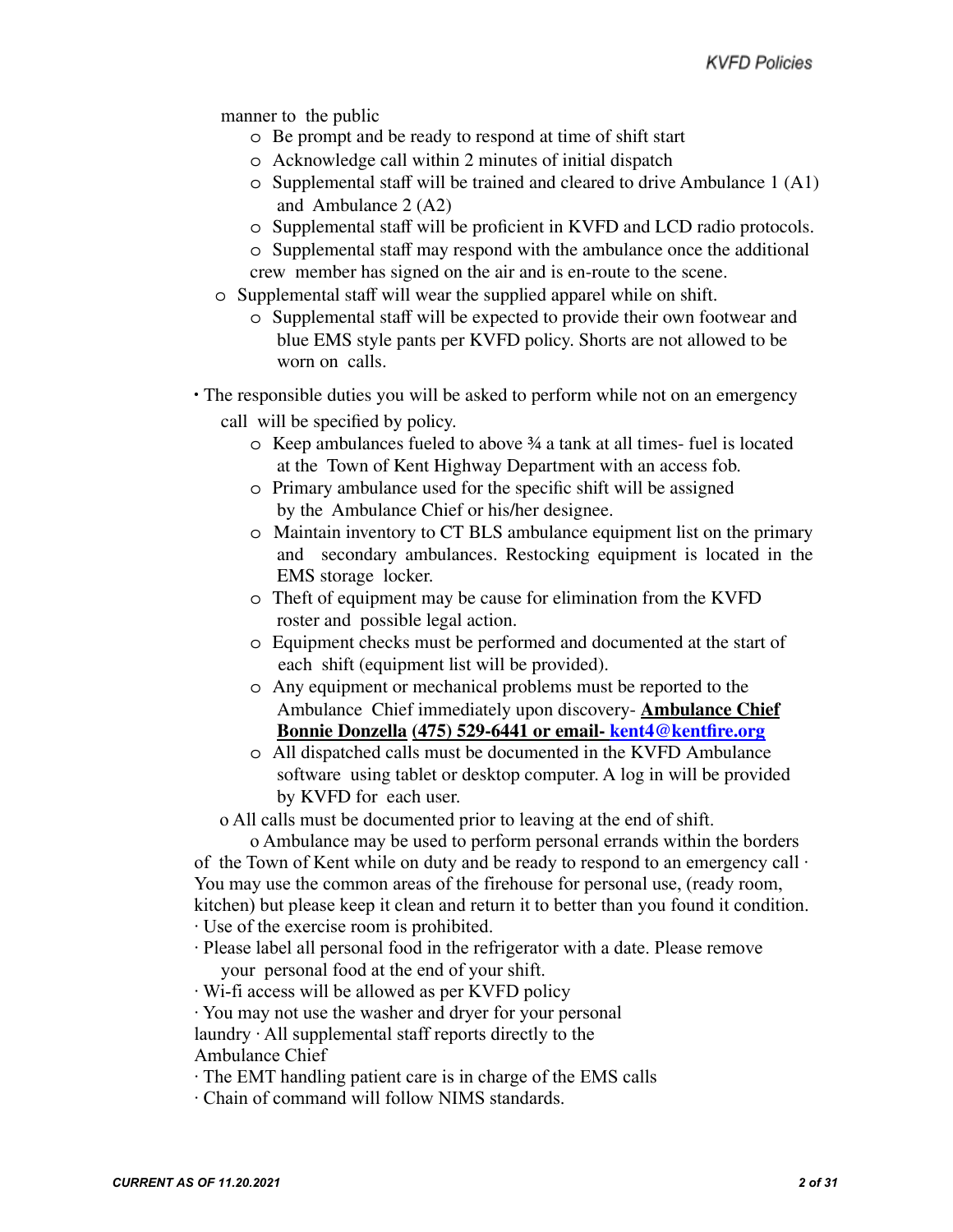## *Appointed officers*

<span id="page-4-0"></span>**Bookkeeper:** This policy authorizes the Executive Committee to hire and enter into an agreement with a third party subcontractor for the position of KVFD Bookkeeper for accounting services as approved by the membership. The President and Treasurer shall oversee the bookkeeper/subcontractor and ensure KVFD by-laws and policies are followed. The President and Treasurer shall at least annually report on the work of the Bookkeeper/subcontractor and advise the EC and membership if work is satisfactory, and recommend as to extending the agreement or not. The Bookkeeper/subcontractor will be paid hourly for services at a rate agreed upon and budgeted for by the membership. The Bookkeeper/subcontractor shall sign a Conflict of Interest agreement. Job description follows: **Approved December 11, 2019**

| Job title: $\vert$ Bookkeeper                       |
|-----------------------------------------------------|
| <b>Reports to:</b>   <i>Treasurer and President</i> |

#### **Job purpose**

To assist the KVFD with the financial duties and tasks of the Department.

#### **Duties and responsibilities**

- Pay bills in a timely manner, approved by membership
- Record, prepare and deposit all monies received
- Track all receipts and expenses using QuickBooks
- Provide monthly and ad hoc reports from QuickBooks as requested by Treasurer or President
- Prepare bills to be presented at monthly meetings for approval
- Reconcile and balance all accounts monthly
- Prepare documents for annual audit
- Assist with budget process
- Maintain complete filing system to support financial records

#### **Minimum Qualifications**

- Previous bookkeeping experience
- Strong computer skills
- Proficient in QuickBooks, MS Office
- Professional verbal and written communications

|                  | <b>Approved by:</b>   KVFD Membership                  |
|------------------|--------------------------------------------------------|
|                  | <b>Date approved:</b> $\vert$ <i>December 11, 2019</i> |
| <b>Reviewed:</b> |                                                        |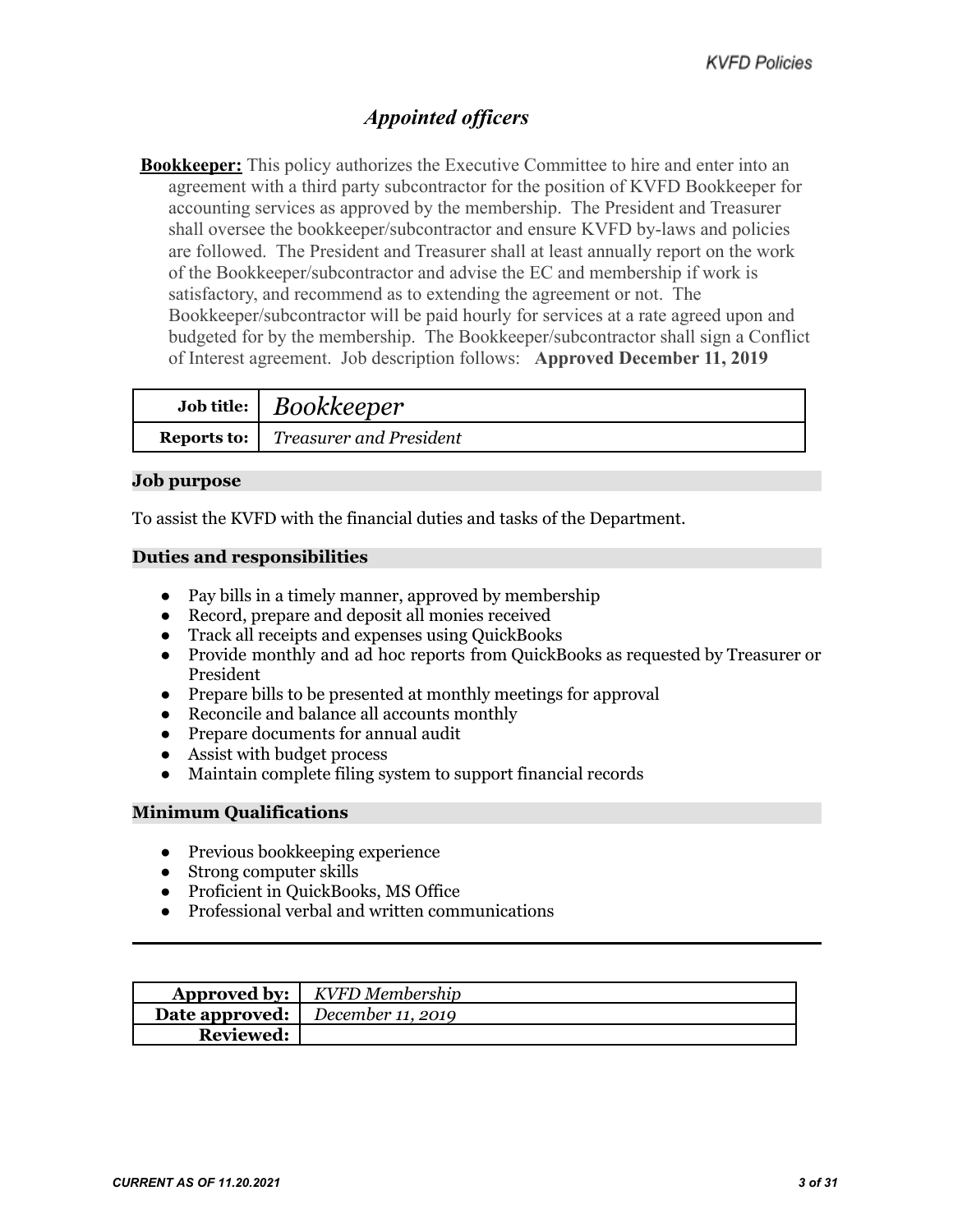#### **Financial Secretary Job Description Policy**

The financial secretary has the following responsibilities:

A. Mail:

Mail is to be picked up from the Post Office box. All mail will be dated and initialed when received and by who. Mail will be distributed as outlined by the Mail Distribution Policy, as established by the Department. All mail will be picked up two or more times per week, depending on anticipated volume.

B. Donations:

All donations will be photo copied. Deposits will be made. Thank you cards will be sent to donors. Deposits will be entered into the computer using categories as established by the Treasurer.

C. Reports:

A donor report will be made monthly and given to the Secretary to be read off at the monthly meeting. A report for Donations-In-Memory-Of will be maintained for each person who passes away. The report will be given to a family member listing donor names and addresses, but no monetary information, on a monthly basis until none are received.

D. Other:

Fundraising committees may have the Financial Secretary intercept mail containing receipts for the fundraiser, make appropriate deposits, and report to the committee. Any questions about mail should be directed to the President. Any questions about deposits will be directed to the Treasurer. The Financial Secretary reports to the **Treasurer** 

#### **Approved. Feb. 5, 1996, amended Jan. 5, 2009.**

#### **Records Clerk Job Description Policy**

- The Records Clerk of the Kent Volunteer Fire Department shall have the following responsibilities:
- Member info: The Records Clerk shall keep an up-to-date list of all members and their addresses, phone numbers, social security numbers, licenses, and email address. The list of active and veteran members must be submitted annually to the selectman's Secretary for worker's compensation insurance coverage by September 15. The clerk must keep track of blue light permits and send the yearly forms into the state by January 31. Every member with a blue light is required to have a form in their file and in their car. In February, after the annual membership review is conducted by the Personnel Committee, changes in membership status are to be communicated with the Records Clerk and the roster is to be updated by the Records Clerk.
- Forms: The clerk is responsible for updating the roster with new members. The attendance forms are to be available in the responder area of the Firehouse.
- Minutes of meetings: The Records Clerk is responsible for putting a copy of all meeting minutes in the meeting book in the radio room.
- Documents: The Records Clerk is responsible for keeping updated copies of the By-laws, Constitution, SOPs, and Policies in the binder in the radio room.
- Attendance: The Records Clerk is in charge of keeping track of the attendance of members. The clerk shall generate a report on each probationary member for his or her review by the Executive Committee. The clerk shall also track each active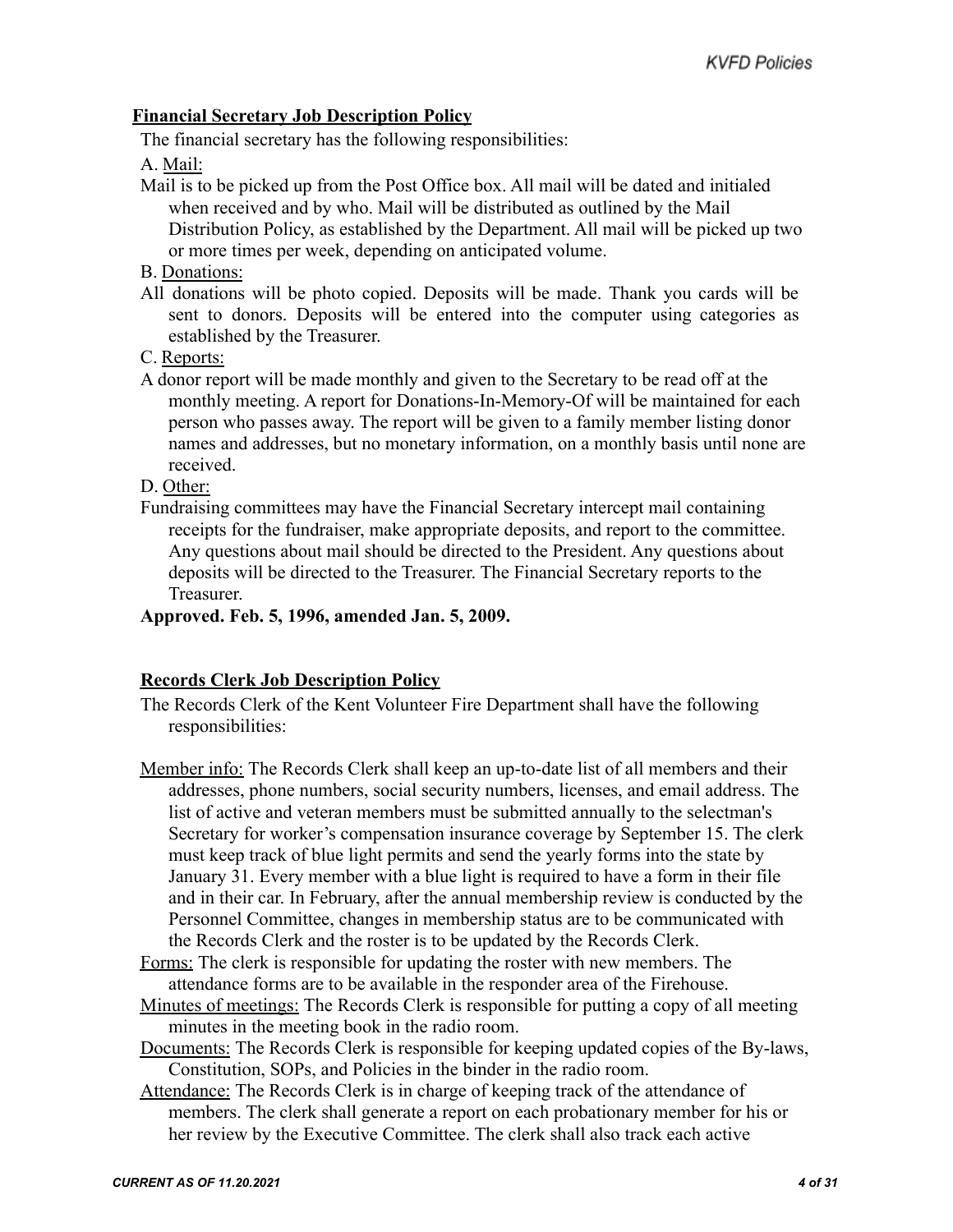member's yearly attendance of fire calls, ambulance calls, meetings, training, and any other department activity. This will be completed by Jan. 31of each year.

- Data Entry: The Records Clerk will be responsible for entering the data in the software on members for any incident calls or activity done for the Department and generating reports quarterly or as requested by the Executive Committee.
- Equipment: The Records Clerk is to work with the line officers to develop a schedule for regular maintenance and testing of equipment in the firehouse.
- Web site: The Records Clerk is to update the documents on the web site: quarterly point reports, run forms, id numbers.

Supervision: The Records Clerk works under the direction of the Department Secretary. **Approved. Feb. 5, 1996. Amended December 2, 1996; May 3, 2010**

#### **Training Officer Job Description Policy**

The Training Officer has the following responsibilities:

Annual Training:

- The Training Officer needs to schedule a training refresher for Airborne and Bloodborne pathogens each year.
- The Training Officer needs to schedule training refreshers for HazMat Awareness and Operational each year (usually in September or October).
- For annual training, all members must be notified. There are postcards in the computer setup for this.

New Member training:

- The Training Officer should arrange for training all new members on department equipment and procedures through working with the line officers.
- All new people must have HazMat awareness and Bloodborne and Airborne Pathogens. The training officer must arrange a class or make sure they get to a class in a neighboring town.
- Any new members who want to take Firefighter I must be accommodated. A class has to be located and get the information to the interested member.

Certification:

The training officer must keep track of all certifications. Anyone who takes a course must have the certificate in his or her file. The list of courses attended for each member should also be recorded in the computer.

New Training:

- The Training Officer should be in charge of scheduling any new training courses held in Kent.
- Most importantly, the Training Officer should be responsible for coordinating with the Captains and Lieutenants for Squad Night training or any drills held throughout the year.
- The Training Officer should act as a liaison to schedule joint training between the ambulance and fire department.

Class assistance:

When a class is held in Kent, the training officer, or a designate, should be responsible to meet the instructor, get equipment needed for the class and provide refreshments.

Announcements: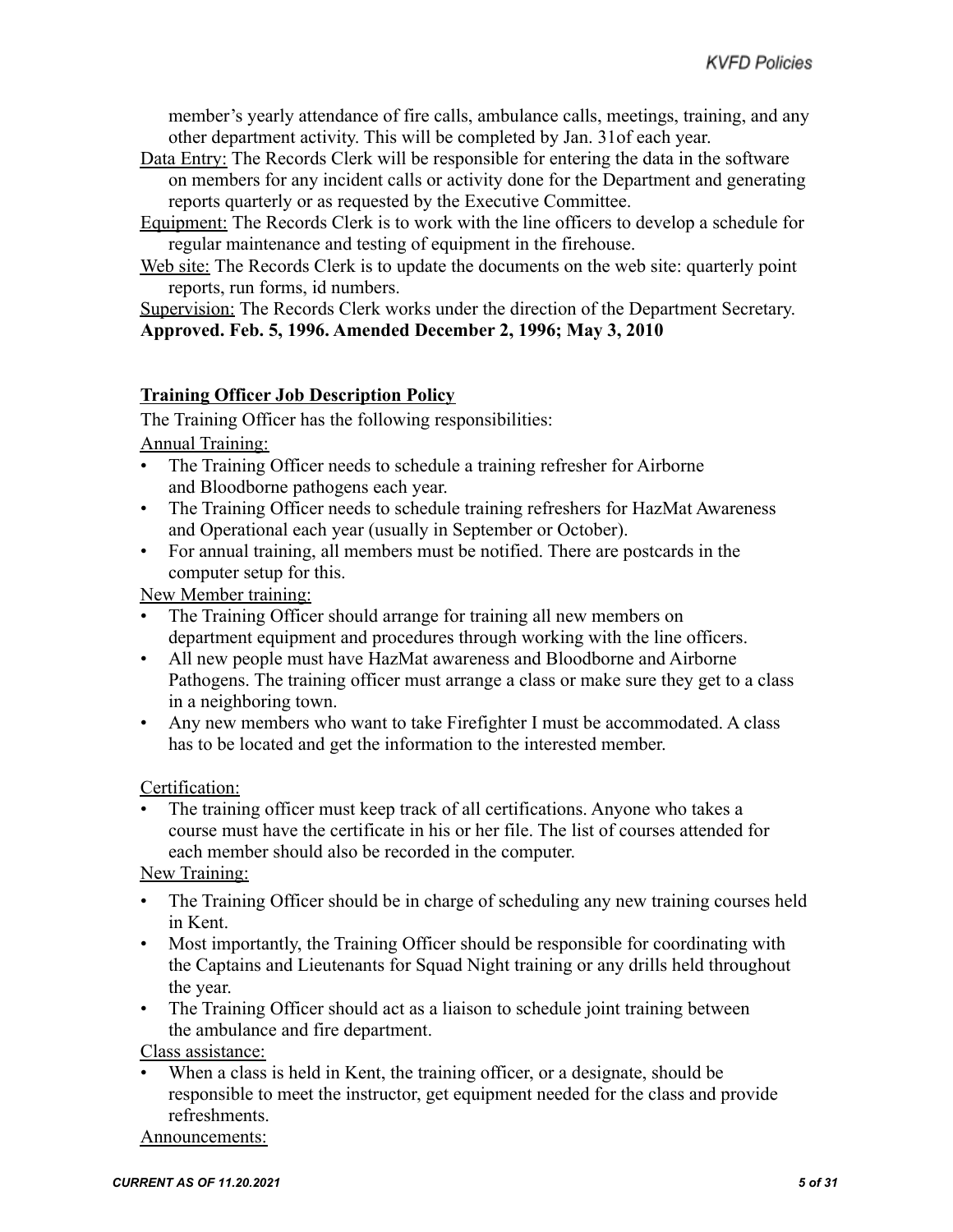<span id="page-7-1"></span>• All training should be announced in the newsletter if possible. An announcement should be made over the radio with as much notification as possible. The Training Officer should be responsible for making the announcement or arranging with LCD to do so.

<span id="page-7-0"></span>Approved. **Feb. 5, 1996.**

### *Communications*

#### **Email Policy**

- 1. Email is under the domain [www.kentfire.org](http://www.kentfire.org/) and is currently a Gmail nonprofit account.
- 2. Each Officer, Fundraiser Chair, and Committee Chair (as necessary) is assigned a permanent email address within the kentfire.org domain. Each of these users can decide to access their mail directly, forward mail to their personal or other account or designate an alternative recipient for their mail. Each officer is responsible for checking and responding to his/her Department email in a timely manner.
- 3. Member email addresses are to be updated in a timely manner by the Records Clerk. It is each member's responsibility to notify the Records Clerk when an email has changed.
- 4. Any Department-wide emails sent to members shall abide by the following guidelines:
	- a. Messages are to be written in a clear and concise manner with sufficient detail so members can understand the announcements. The language should be written in a courteous manner to the membership.
	- b. Announcements about events and training are to be sent in a timely manner.
	- c. Member addresses are to be blind-copied (bc'd).
	- **d.** Messages should be directed to the appropriate type of membership (emergency, veteran, junior, auxiliary) by using the established email groups. **Approved 2011**

**Pagers:** The Communications Officer is to document pager information as she distributes equipment to members. He/she shall provide a list of the pager number and serial number that each member has in his/her possession to the Records Clerk in January of each year. When a new member joins, he/she is to sign an acceptance of responsibility for the pager, which shall include a copy of this policy. All active emergency members will also be asked to sign the form one month after approval of this policy.

In the event a member loses or damages a pager on an emergency call, the member must report the incident to the Communications Officer within 48 hours. The Communications Officer shall notify the President, along with details of the loss for insurance claim purposes.

If a member loses or damages a pager in a non-emergency situation, he/she is to report this to the Communications Officer within 48 hours. If the member fails to report this in a timely manner, then the member is responsible for the financial cost of replacing the pager equipment. **Approved Dec. 7, 2009**.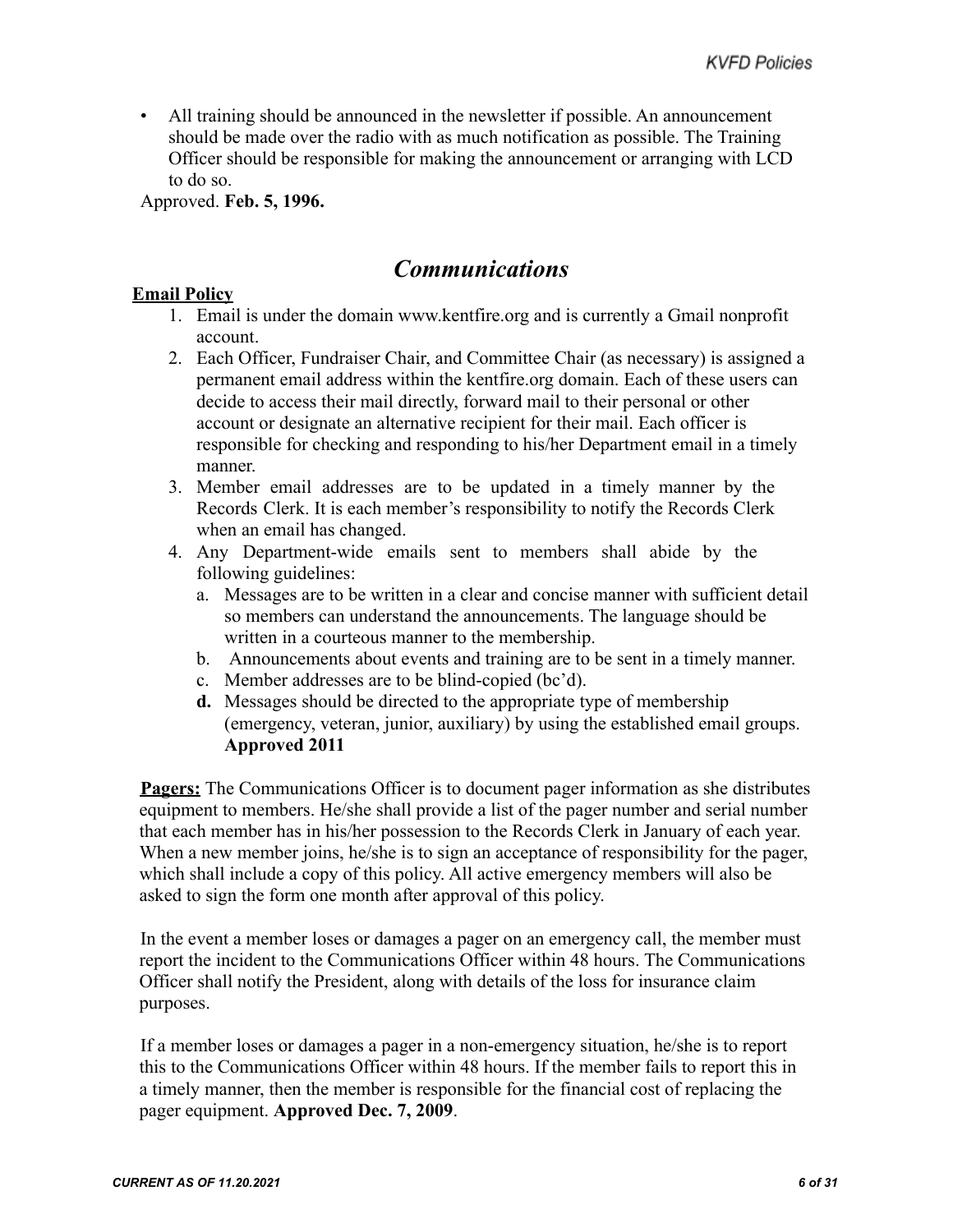#### **Radio Number:**

Each active emergency member is assigned a three-digit radio number, with the first digit based on training. The numbers 1-15 are reserved for officers, the fire marshal and others as necessary. Each active emergency member retains his two digit ID number, until he/she resigns, dies, or loses active emergency member status. All unused numbers (up to 100) are to be assigned by the Communications Officer in no specific order.

The first digit of the radio number represents the following:

- $2 EMT$
- 3 EMR (Emergency MedicalResponder)
- 4 Firefighter (state certified)
- 5 Driver
- 9 general non-certified member.

**Approved Feb. 6, 1996, Revised September 2004; June 6, 2005; May 3, 2010** *See also SOP 2-6 and 2-7.*

#### **Mail Disbursement:**

Any mail addressed to the Department, labeled personal and confidential will be directed to the President.

Any mail addressed to the Department will be opened, inside copy receipt dated, all contents and envelope stapled or clipped together, directed to the proper Department personnel.

Any mail addressed to an office position will be directed to that officer. If unsure, it will go to the President. If there are multiple occurrences, the President may give written standing orders for what is to be done on future occurrences.

Any mail addressed to an individual in the Department will be directed to that individual, if he/she is an officer or committee chair. All others will be directed to the President. The President may give written standing orders as for what is to be done on future occurrences. **Approved Jan. 5, 2009.** *See also Financial Secretary Job Description Policy.*

#### **Web Site Policy**

The Department Website, [www.kentfire.org,](http://www.kentfire.org/) has been established to provide an area to share news and information with members and the public. The Technology Committee and the Technology Officer have responsibility for maintaining the web site. Administrative level access to kentfire.org may be granted to any additional persons at the request of the Executive Committee

#### A. Member Area

The member area is a password-protected section that consists of posts and pages that include:

- Announcements/news updated by appropriate party.
- Scheduled meetings and training events updated by Fire Chief, Ambulance Chief and/or Training Officers.
- Committees, about and members, member lists, email addresses, Phone #'s, ID's, Radio #'s, Points, Internal forms, SOP's, and By Laws updated by the Records Clerk.
- Links to resources of interest to members may be updated by the appropriate party.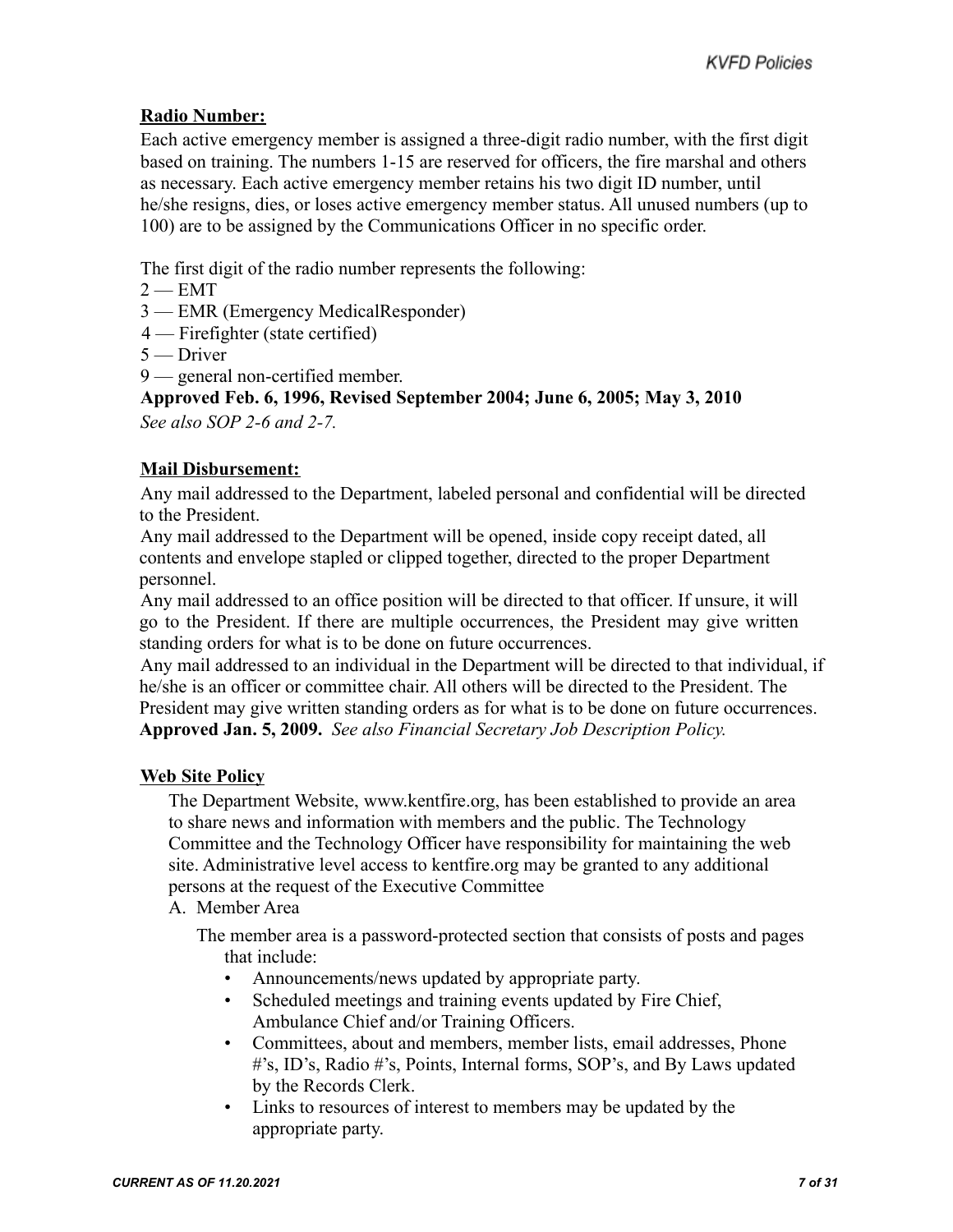B. Public Area

The public section of the web site includes sections for a calendar, minutes, facilities, fundraisers, History, Join KVFD and Contact Us. These areas are to be maintained and updated as follows:

Minutes

updated by Secretary

Facilities

description of facilities and equipment, updated by the Fire Chief

Calendar

updated by Secretary and Training Officer

Contact Us

Officer List, updated by the Records Clerk

Contact us form. Form results go to Secretary.

Join KVFD

Membership information and invitation to join, updated by the Secretary.

Juniors Information and contact with invitation to join, updated by the JR adviser. Fundraisers

Information on individual fundraisers, including contacts, updated by the Fundraiser Chairs

Photo Gallery

Any submissions to the photo gallery should be reviewed by the Fire Chief and/or the President. Consideration will be taken for the privacy of members, the public and the possible political or illegal use of photos posted.

#### KVFD History

This is an area that highlights the 100-year history of KVFD, with a photo gallery of archival photos.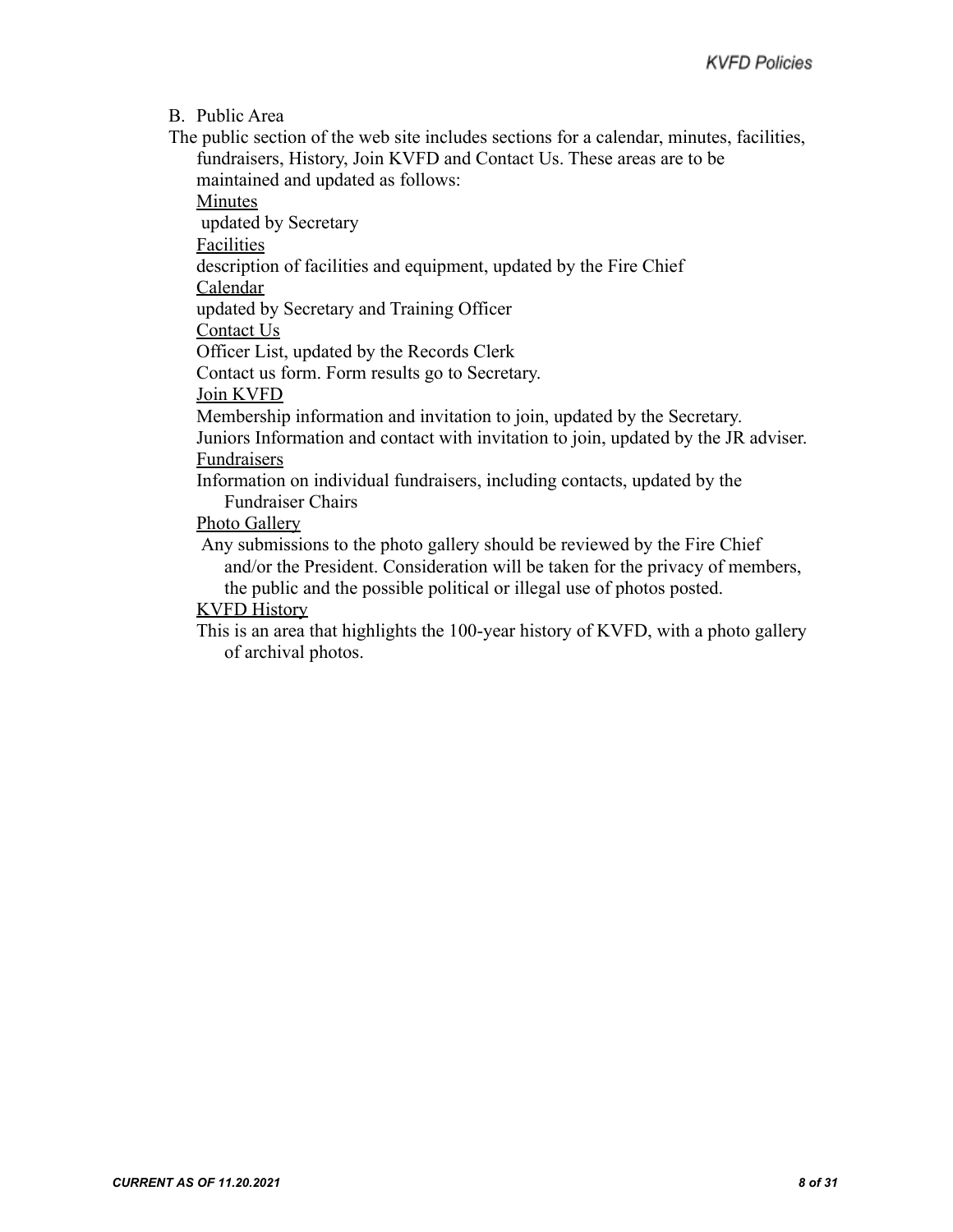# *Elected Officers*

#### <span id="page-10-1"></span><span id="page-10-0"></span>**President**

The duties of the president should include, but are not limited to, the following areas:

- The president shall preside at all regular, special and Executive Committee meetings.
- The president shall be well versed in Robert's Rules of Order and shall conduct the meetings accordingly.
- Working in conjunction with the Secretary and Fire Chief, he or she shall draw up an agenda for each meeting.
- The President shall perform the administrative functions of running the Fire Department and should be available to represent the Department in all business aspects of the incorporation.
- The president is responsible for development of the annual budget, in conjunction with the Treasurer. He or she must keep abreast of how the Department's expenditures are meeting budget on a monthly basis.
- The President is responsible for coordinating individual fundraising committees to make sure the chairman of each is fulfilling duties.

It is imperative that for the President to function as an officer in this Fire Department that he or she must communicate and work effectively with the Fire Chief and other Executive Committee members. **Approved**. **Nov. 1, 1993**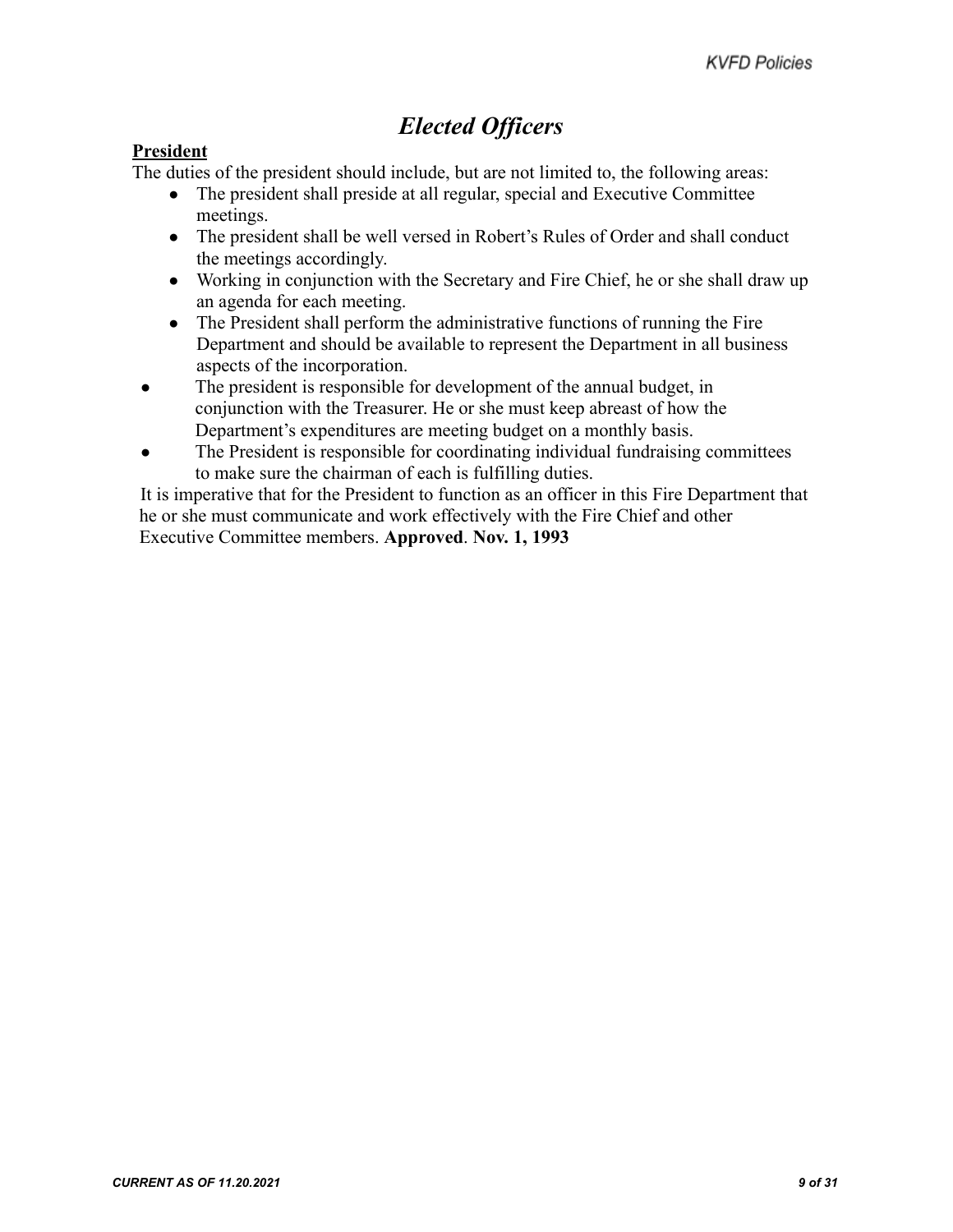# *Facilities*

<span id="page-11-1"></span><span id="page-11-0"></span>**Equipment:** Department equipment may be borrowed in accordance with SOP 1-8. **June 6, 2005**

**Smoking:** Smoking in the firehouse will not be allowed. All organizations that use the building are to be notified of the policy. **Approved**. **Feb. 5, 1996. Revised June 6, 2005**

#### **Firehouse Policies** (see also SOP 1-9 Firehouse):

#### **I. Firehouse Coordinator Policy**

- A. Duties: The Firehouse Coordinator of the Kent Volunteer Fire Department shall have the following responsibilities:
	- 1. Overall: This position, appointed on an annual basis by the Executive Committee, is responsible for overseeing the care and upkeep of the Firehouse. The Firehouse Coordinator's name and contact information shall be published each year on the Department web site.
	- 2. Scheduling: The Firehouse Coordinator shall be the contact person for use of the Firehouse by members (see the Building and Property Use Policy). Outside organizations will contact the President. The Firehouse Coordinator shall keep a master calendar to track the uses, which shall be posted weekly in the Firehouse and electronically on the member section of the web site.
	- 3. Supplies: The Firehouse Coordinator shall ensure an ample supply of paper, plastic and cleaning supplies (e.g. paper towels, toilet paper, garbage bags, soap, laundry supplies, etc.) are maintained in the Firehouse.
	- 4. Kitchen: Kitchen cleaning supplies and cleaning equipment will be kept separate and not used for other areas. The Firehouse Coordinator shall also ensure kitchen supplies are maintained.
	- **5.** Cleaning: The Firehouse Coordinator shall oversee the cleaning of the Firehouse. See the Cleaning Policy for details. **Approved May 4, 2009, amended Aug. 3, 2009.**

#### **II.Firehouse Access Policy**

A. The Executive Committee shall appoint a Technology Officer, who is responsible for assigning four-digit access codes to the Firehouse. B. Access to the Firehouse is granted as follows:

1. Active Emergency Members are issued a four-digit code for access to all key padded doors in the building, with the exception of the mechanical room. This code will be issued as soon as a member is voted into the Department, or as soon as required training is completed.

2. Non Emergency Members are issued a four-digit code for access to all key padded doors in the building, with the exception of the mechanical room.

3. Veteran Members - Upon request, are issued a four-digit code for access to all key padded doors in the building, with the exception of the mechanical room.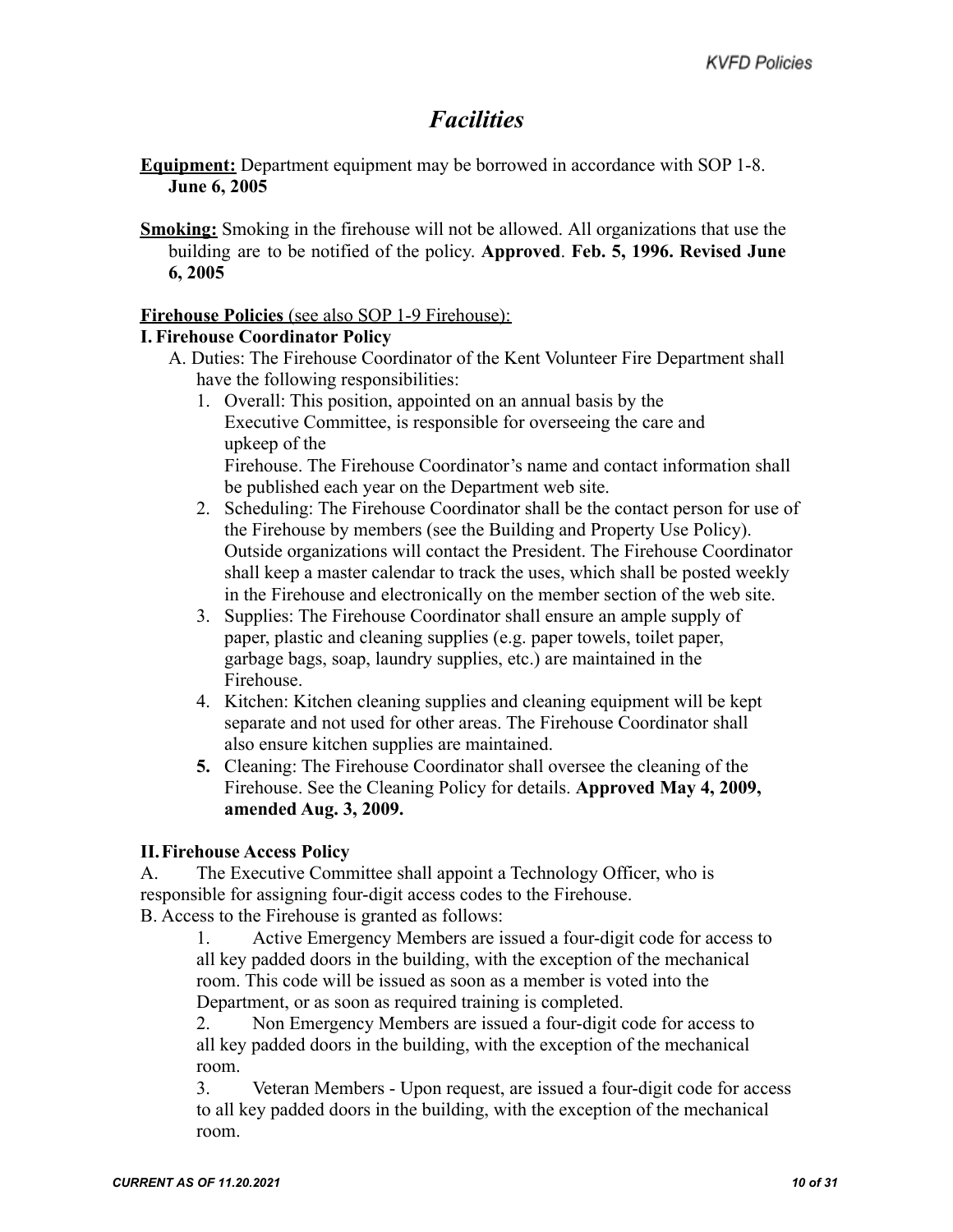4. Auxiliary Members - Upon request, are issued a four-digit code for access to all key padded doors in the building, with the exception of the mechanical room.

5. Junior Members are issued a four-digit code for access to all key padded doors in the building, with the exception of the mechanical room.

6. Honorary Members are not granted coded entry access to the building.

7. Suspended Members are denied access to the building.

8. Emergency Management Director is issued a four-digit code for access to the main entrance door to the building only.

9. Outside organizations - Are issued a four-digit code for access to the Main Entrance door to the building only (see Building Use Policy).

10. The Fire Chief or the President may choose to allow access to non-department individuals who cooperate with KVFD. These individuals may include the Fire Marshal, Resident State Trooper, Patrol State Trooper, maintenance personnel, equipment suppliers, utility companies, etc.

**11.** Affiliate organizations that hold rotational meetings will be scheduled at the discretion of the Fire Chief (ie. NMAFC, Northwest Zone, LCD, etc.). **Approved May 4, 2009**

#### **III.Firehouse Key Assignment Policy**

- 1. Keys to locked rooms in the Firehouse are to be issued.
	- The President shall issue keys and recover when positions change.
	- Officers, appointed positions and committee chairs shall be
	- provided with keys to locked rooms as spelled out in the policy.
	- A committee chair shall be issued a key to the Officers' Room upon request, in order to conduct meetings there.

**2.** The following will be assigned keys: Fire Chief, each Assistant Chief, Ambulance Chief, each Captain, each Lieutenant, President, Secretary, Treasurer, Financial Secretary, Bookkeeper, Records Clerk, Assistant Ambulance Chief, Engineer, Communications Officer, Technology Officer, Juniors Advisor, Emergency Management Director, instructors for classes and Past Chief Art Seabury. **Approved May 4, 2009**

#### **IV. Firehouse Room Policy**

The rooms in the Firehouse are to be used as follows:

1. Meeting Room/Kitchen: These rooms are for department functions and may be requested for use by outside organizations.

2. Fitness Room: This room is for use by Active Emergency Members, Non Emergency Members, Veteran Members, and Auxiliary Members. Family members are able to use the room only when the Department member is present in the room. A Junior Member may use the fitness room when an advisor or Department member is present.

3. Work Room: This room is for use by Department members, friends or family when a Department member is in the building present, or by visiting mutual aid departments. This room is for leisure activities, or small gatherings. 4. Offices of officers:

- Fire Chief's Office: This room is for use by the Fire Chief for work, meetings and storage.
- Ambulance Chief's Office: This room is for use by the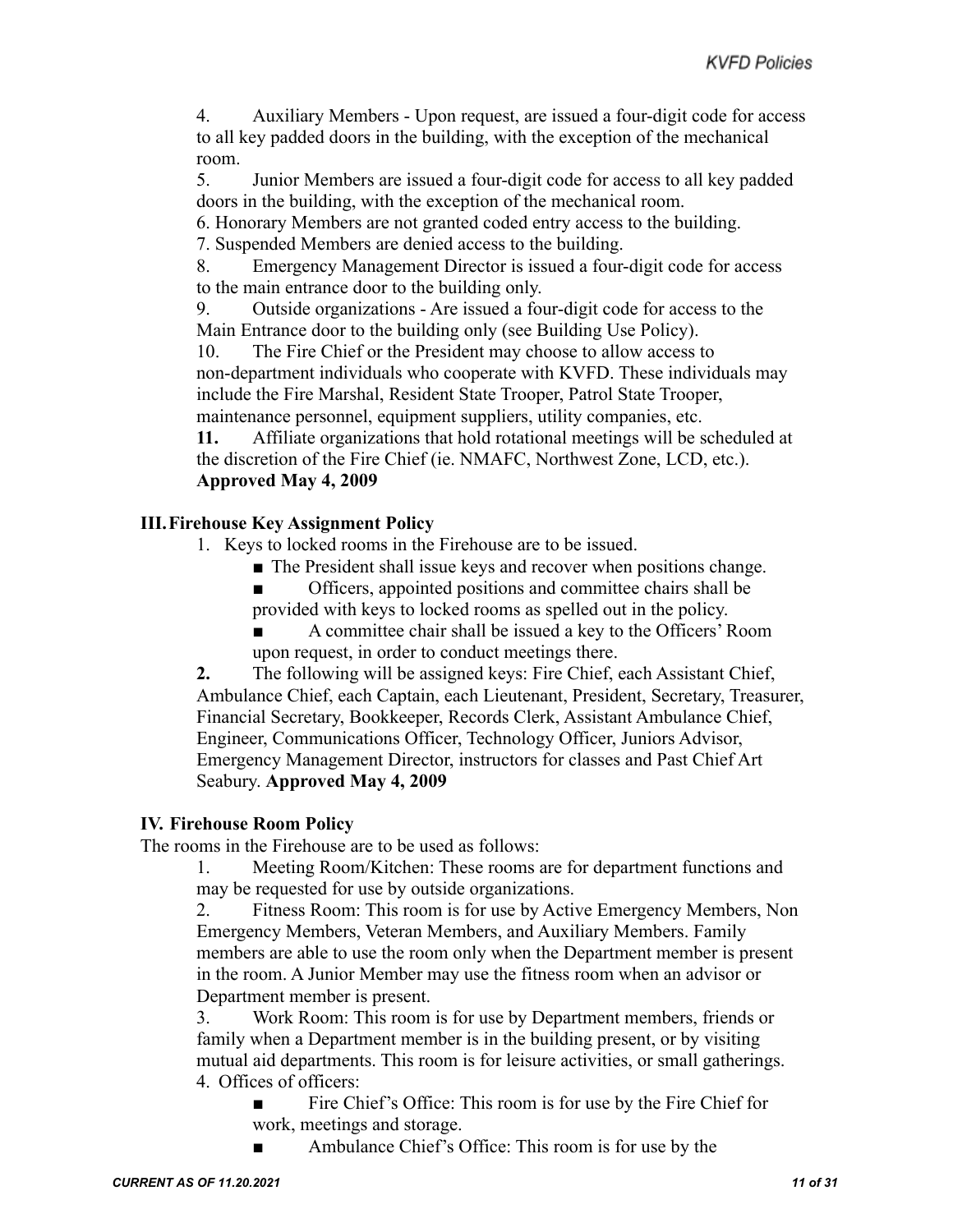Ambulance Chief for work, meetings and storage.

Officers' Office: This room is for use by the line and administrative officers for administrative work and file storage. A small meeting or training class may be held at the conference table, as long as it is not interfering with officer work being conducted. File storage will be allotted per File Cabinet Assignment Policy.

5. Radio Room: This room is for in-house communications and standby operations.

6. Responder Area: This area is used for completion and filing fire and EMS run reports.

7. Apparatus Bays: This area is for the housing and maintenance of apparatus and emergency response equipment.

8. Mezzanine area: unspecified storage

9. Mechanical Room: This room contains building mechanical equipment. Access to this room will be limited to the officers and the Technology Officer. Access will be granted on a temporary basis for mechanical repair personnel.

10. Oxygen Storage: This room is designated for storage of oxygen. The door shall remain closed, except when removing bottles.

11. Ambulance Storage: This room is for storage of all supplies and equipment for EMS calls and training.

12. Laundry Room: This room is for the cleaning of emergency gear and ambulance linens.

**13.** Emergency Operations Office: This room is dedicated as an office for the Emergency Management Director for the Town of Kent. **Approved Aug. 3, 2009**

#### **V. Firehouse File Cabinet Assignment Policy**

1. Keys to locked file cabinets in the Firehouse are to be issued.

■ The President shall issue keys, maintain the list and recover when positions change.

a. Officer's Office:

OO FILE CABINET #1 Records OO FILE CABINET #2 Treasurers Records OO FILE CABINET #3 Secretary OO FILE CABINET #4 Financial Secretary, Bookkeeper, Treasurer OO FILE CABINET #5 President, Training Records, Misc. OO FILE CABINET #6 Assistant Chiefs, Captains, Lieutenants OO FILE CABINET #7 Assistant Chiefs, Captains, Lieutenants OO FILE CABINET #8 Technology Officer OO FILE CABINET #9 Office Supplies b. Ambulance Chief's Office: c. AC FILE CABINET #1 Patient Care Records d. AC FILE CABINET #2 Ambulance Chiefs Files e. AC FILE CABINET #3 Ambulance Chiefs Files f. Fire Chief's Office: FC FILE CABINET  $#1$  Fire Chief's Files FC FILE CABINET  $#2$  Fire Chief's Files FC FILE CABINET #3 BuildingDocuments g. Radio Room: RR FILE CABINET #1 Communication Officer storage and files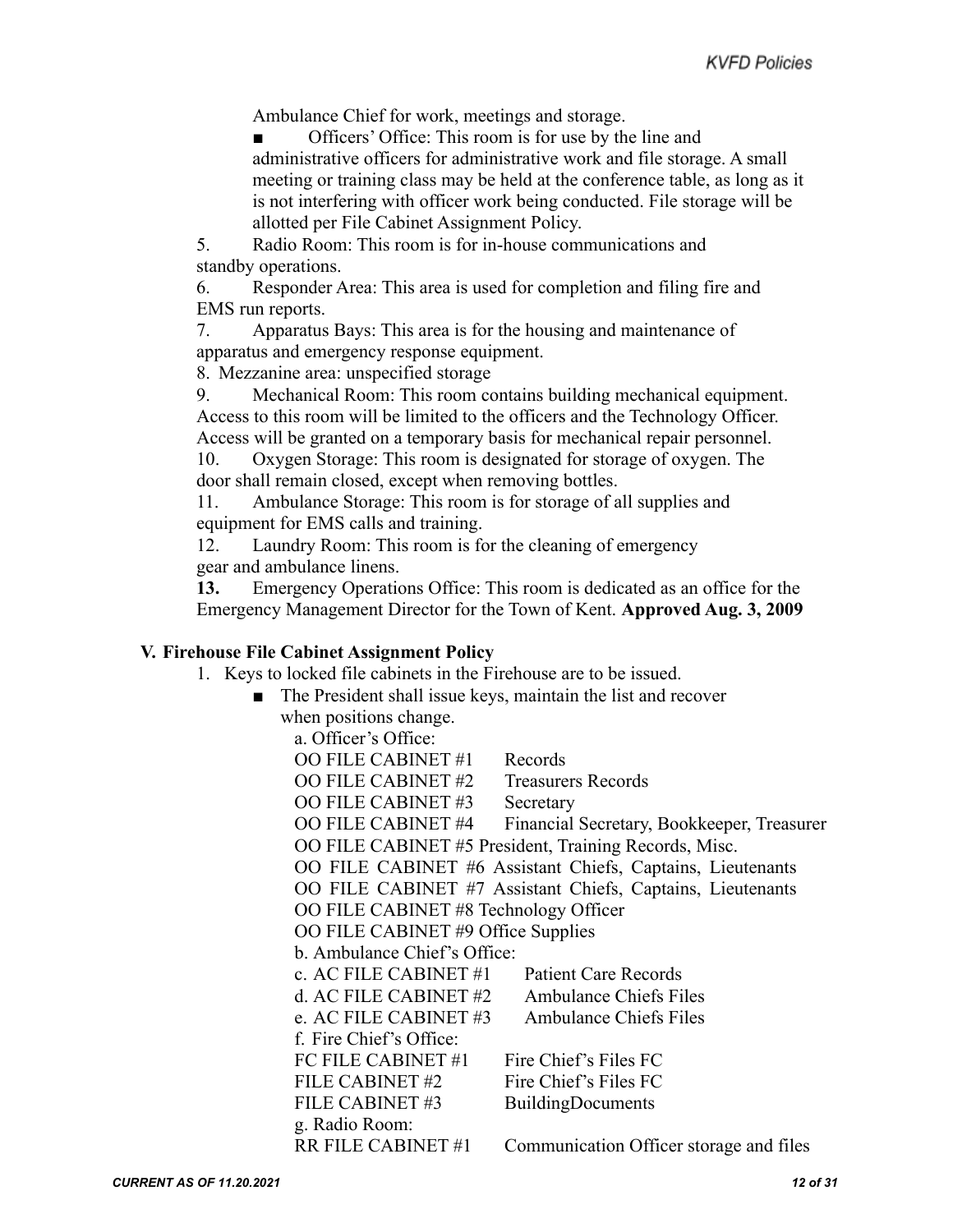#### **Approved May 4, 2009**

#### **VI. Firehouse Building and Property Use Policy**

- 1. Overall: The Firehouse was built for the sole use of the Kent Volunteer Fire Department, however the Department has a tradition of sharing its facilities whenever practical.
- 2. Department Use: Use by the Department will take precedence in scheduling use of the Firehouse. Officers shall share their training calendars and any changes with the Firehouse Coordinator, so there will not be conflicting uses scheduled. The Secretary will share dates of special meetings and Executive Committee meetings with the Firehouse Coordinator. Committee chairs will also share their committee meeting dates and times with the Firehouse Coordinator.
	- The schedule shall be posted both at the Firehouse and on the Department web site.
	- In order to assist the Firehouse Coordinator, with scheduling, all shall make an effort to give timely notification of changes.
- 3. Member Use: If a member would like to use a room in the Firehouse, he/she should make the request to the Firehouse Coordinator at least one week in advance. Members shall state the purpose, time, duration, date and if the use involves the public.
- 4. Outside Organization Use:

If an organization would like to use any portion of the Firehouse property for a one-time use, a written request should be sent to the President at least two weeks in advance. This request should include the purpose, time, duration, and date. A certificate of insurance may be required of the organization. Donations for use will be accepted by the Department. The organization is expected to clean up the area so it is ready for the next use.

■ Organizations that would like to use the meeting room on a monthly basis, should make an annual written request and include the dates, times and expected duration of each use. These will be submitted for approval by the Department members. This approval will expire each year on December 31, and a new request may be submitted each year.

■ Kitchen: If an organization wishes to use the kitchen for an event, a written request shall be submitted to the President. A certificate of insurance may be required of the organization. If there is a request to use the kitchen to provide food for a public event, the organization is required to go through the proper procedures and permitting with the Torrington Area Health District (TAHD) and provide proof of application to the Department in advance. A deposit of

\$100 is required. This will be returned as long as all the equipment is cleaned and returned to its positions and is undamaged, and the kitchen is thoroughly cleaned. Donations for kitchen use will be accepted by the Department. Use of the kitchen includes all fixtures and utensils and equipment, but not the plastic and paper goods.

■ Once approval has been granted by the President, he/she will communicate with the Firehouse Coordinator who will then work with the outside agency. Four-digit coded access will be assigned and communicated to the outside agency by the Firehouse Coordinator.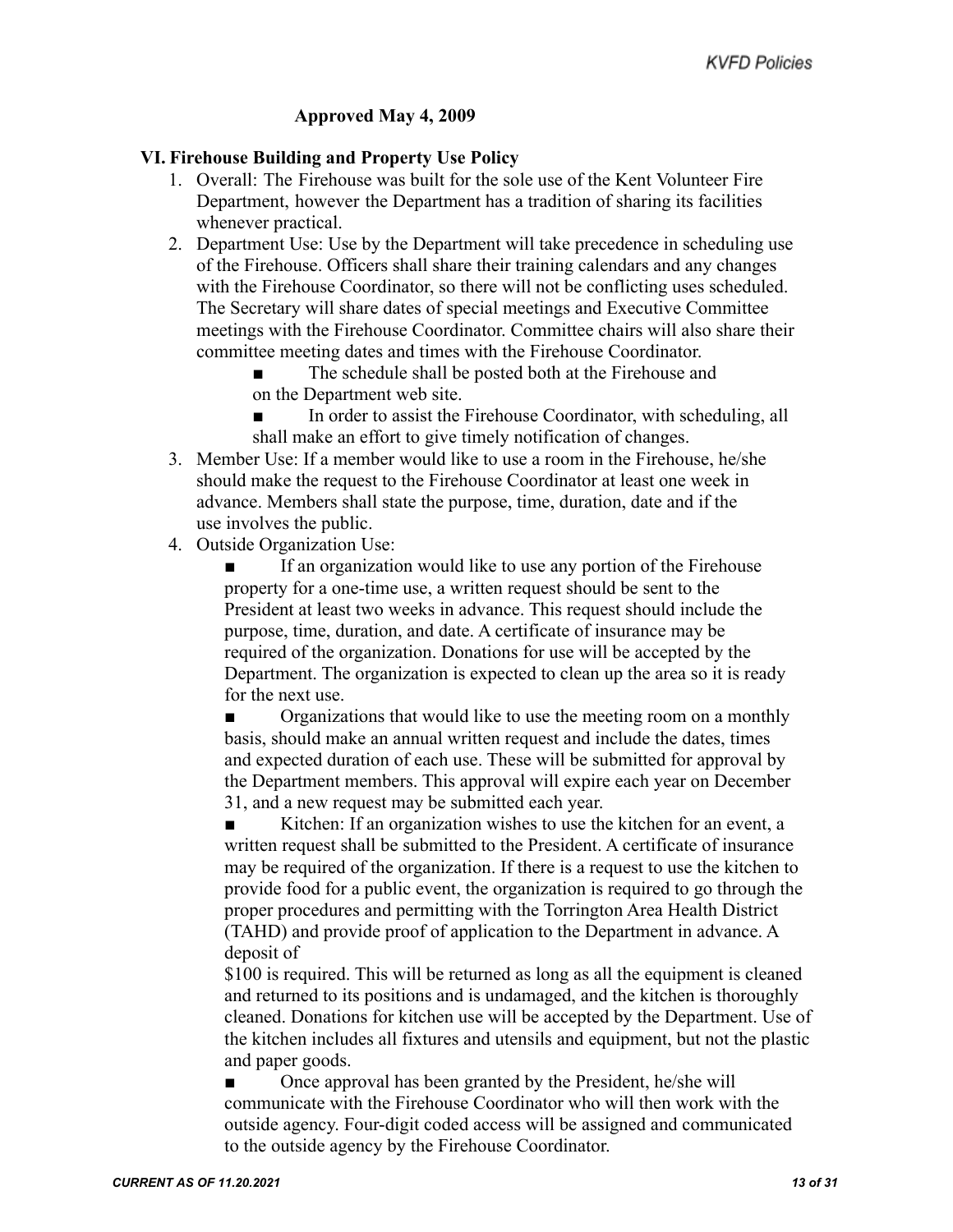■ Outside organizations will be required to fill out the Use Form posted on the Department's public web site, which will include contact information and a signature agreeing to the applicable Firehouse policies.

- 5. Scheduled use will take precedence, except in the event of an emergency call.
- **6.** The President has the right to refuse a request if he/she deems it is not appropriate to be hosted in the Firehouse. The President also has the discretion to approve uses with short notice, but it is preferred to have as much notice as possible. In the absence of the President, the Executive Committee will handle building use requests. **Approved Aug. 3, 2009**

#### **VII Firehouse Cleaning Policy**

A. The Firehouse is to be cleaned by a rotating committee of volunteers at least once a month. The Firehouse Coordinator is in charge of overseeing this. In the event the cleaning is not being done, the Firehouse Coordinator is to communicate concerns with the President and report to the Executive Committee as he/she deems necessary.

1. The monthly clean up is to include the areas of the meeting room, kitchen, front entrance and hall, ready room, radio room, exercise room, officers' office and bathrooms:

a. Vacuum the carpets in all rooms at least once a month.

b. Wipe down the kitchen counters, sink, stove, refrigerator, etc.

c. Mop the kitchen and hallway floors.

d. Remove all garbage from the rooms and dispose of it in receptacles outside the building. Recyclables are to be disposed of in appropriate outside receptacles.

e. Clean bathroom sinks, toilets, mirrors, and floors (including the toilet off the apparatus bay).

2. As the areas are cleaned the person is to initial and date the form that is hung up in each room (see Enclosure 1-9.7.1)

**3.** The areas of the apparatus bays and those rooms connected to it (closets, etc), are to be cleaned through work details by the membership, except as noted. **Approved May 4, 2009**

#### **VIIIFirehouse Recycling and Waste Disposal Policy**

1. The Department is committed to reducing the environmental impact of its operations by minimizing waste, maximizing recycling, and encouraging reuse in the Firehouse. The Department will follow the waste and recycling guidelines of either the Kent transfer station or of any commercial waste hauler with which the Department has a contract. A list of the guidelines will be posted and kept current. The Department shall provide multiple signed containers to assist members to dispose of all waste materials properly.

Members are expected to use them. **Approved May 4, 2009**

#### IX. **Firehouse Alcohol Policy**

Alcohol is permitted on the Firehouse property at the end of monthly meetings, drills, department functions, parades, etc. Any alcohol brought into the Firehouse must be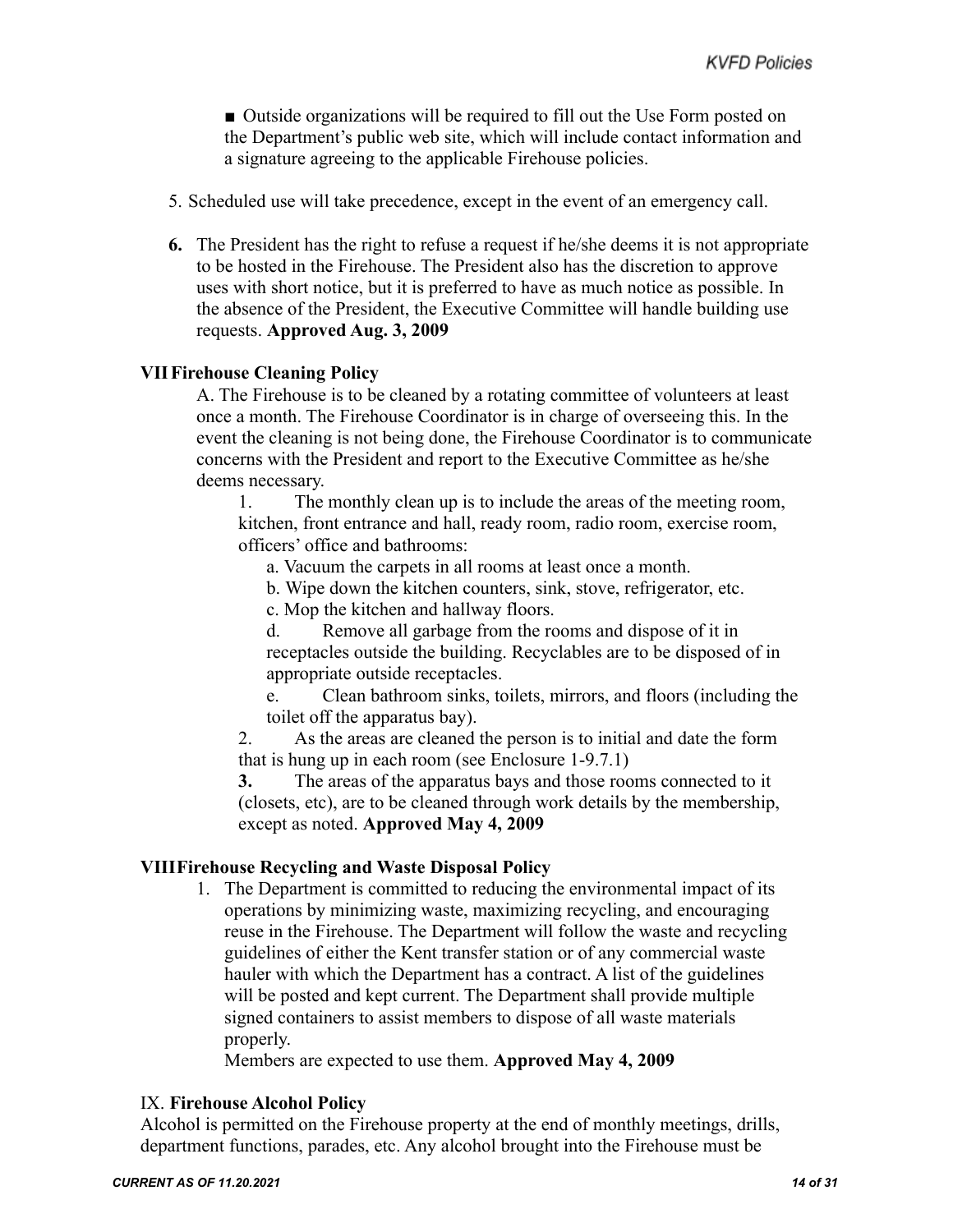<span id="page-16-1"></span><span id="page-16-0"></span>removed from the building before leaving. Anyone under the legal age found drinking will be asked to leave and further enforcement will be enacted if necessary. **Approved June 6, 2005, amended Aug. 3, 2009**

# *Fundraising*

**Fundraisers:** Drinking of alcoholic beverages by underage people at KVFD-sponsored fundraisers will not be tolerated. Anyone seeing this should report it to the chair or chief officer and the people will be asked to leave. **June 6, 2005**

**Ball tickets:** All Fire Department members, active, veteran, auxiliary and limited, have to pay half price for their ticket to the Ball. Motion Approved. **June 5, 1995** Any Fire Department member who goes by him/herself to the Ball, the ticket will be \$10. If a member brings a significant other or spouse, it is \$20 per couple. **Approved April 7, 1997.**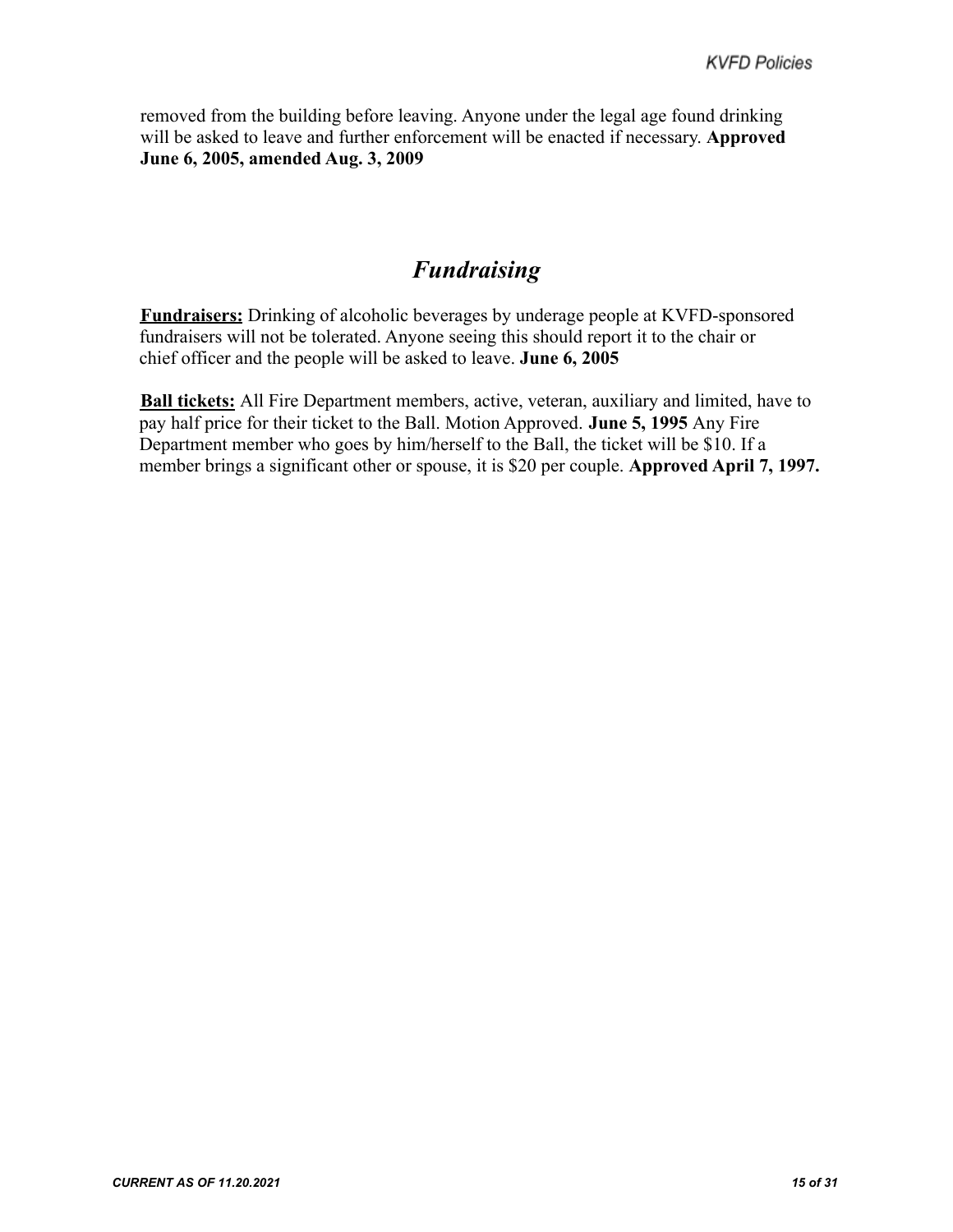# *Members*

<span id="page-17-1"></span><span id="page-17-0"></span>**Applications:** Votes on proposed members happen the month of the meeting he or she turns 18 years old. **March 4, 1985**

The procedure for new member applications shall be:

1. Application is received.

2. Applicant and sponsor are interviewed by the Executive Committee.

3. Upon a favorable vote of the Executive Committee, the application is read at the next general meeting.

4. Application shall be voted on by membership at the following meeting.

5. If the applicant is rejected by the Executive Committee, it is not presented at the general meeting and fees are returned. **June 3, 1985**

**Auxiliary**: A member serving in an auxiliary capacity would be a limited member so stating the standards of the limitation. His or her duties could be to: serve on fundraisers, public relations and of some support in the even of a major incident — performing such duties as procurement and preparation of food and drink, liaison to coordinate and bring in supplies — and any other efforts to support and for the benefit of the Department not requiring special fire service training and not requiring proximity to any scene of an alarm. They may speak on any event that they are connected with, shall hold no office, have no vote, pay no dues and be exempt from required training and physical examinations. **Feb. 1, 1993.**

#### **Driving**

An intoxicated driver driving a firetruck will be suspended. Penalty to be decided by the Executive Committee. **May 1, 1985, Revised June 6, 2005**

**Drug-free workplace:** KVFD will provide a drug-free workplace for its volunteers. In accordance with this policy, members are notified that the unlawful manufacture, distribution, dispensing, possession, or use of a controlled substance is prohibited in all buildings and activities KVFD volunteers are involved in. In the event a member violates this provision, discipline actions will be taken in accordance with the department's Constitution and Bylaws. KVFD establishes an on-going drug free awareness program with the publication of information to inform employees about: the dangers of drug abuse in the workplace; and any available local drug counseling, rehabilitation and assistance programs. Each employee is required to abide by the terms of this policy. If an employee is convicted for a violation of a criminal drug statute while performing duties for KVFD, the Executive Committee will send a certified letter within five days of the conviction notifying the member of the conviction and the disciplinary actions that will occur. The member is required to notify KVFD of receipt of the letter. KVFD will notify the Department of Health office of any such conviction of a member, and of the subsequent suspension and/or dismissal. The department will require this convicted member to participate in a rehabilitation program and notify the department of completion. **September 6, 2005**

**Dues:** Postcards to be sent to members who have not paid dues. **May 2, 1988**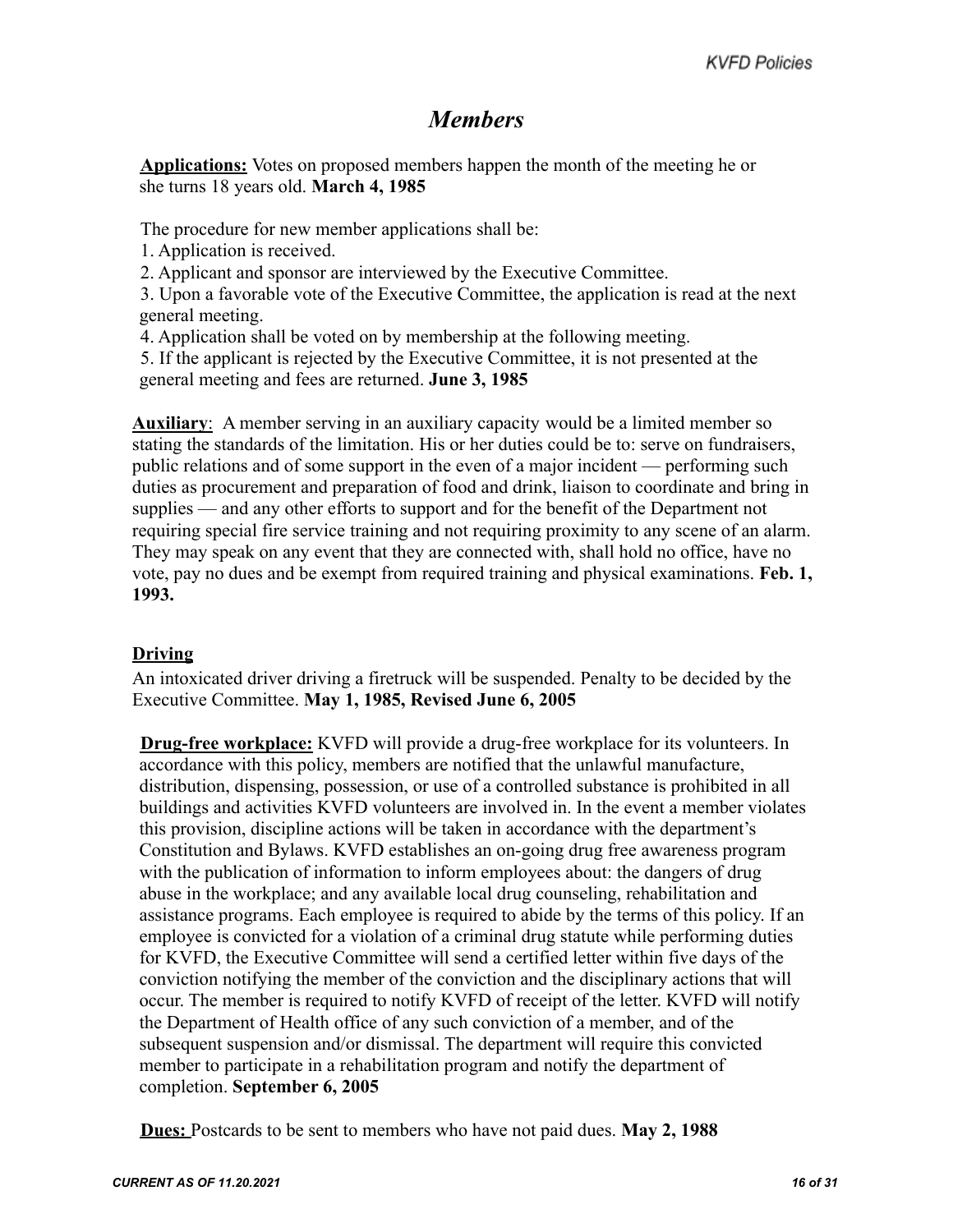**Flowers:** Flowers to be sent to any member when they are hospitalized. The amount the Department can spend on flowers for a hospitalized member should not exceed \$100. **Approved Nov. 3, 1997. Amends policy of June 1, 1987.**

**Haz-Mat Certification:** "It was agreed that by January 1, 2005 all Firefighter I, EMS, drivers and operators will be Operationally certified for Hazardous Materials." **Feb. 2003.** New members can be certified at Awareness level for up to one year from when they joined. They are to take the operational level as soon as it is offered annually. **Revised June 6, 2005**

**Member Identification and Personal Protective Equipment:** All Active Emergency Members, as defined in Article III, Section 2 of the KVFD Constitution, shall be issued Personal Protective Clothing that protects the head, body and extremities and consists of at least the following components: foot and leg protection; body protection; eye, face and head protection. This clothing shall meet the minimum standards for the training and certification of the member.

There shall be a minimum of two sets of personal protective clothing stored on 1-0, 5-0, 6-0, 8-0 and the ambulance.

All active members, as defined in Article III, Section 2 of the Constitution, shall be assigned a personalized two-digit number. If a member no longer remains an Active Emergency member, the executive committee may reassign their personalized two digit number to a new Active Emergency Member.

There shall be 4 categories of protective clothing issued to members in order to help provide for accountability and identification of personnel at a scene.

Category I – Interior Structural Firefighter

Coat, pants, boots, gloves, hood, helmet/goggles. Helmet shall be black traditional style with black front plate markings "Kent," "Firefighter," and the members' personalized two digit number.

Category II – Exterior Fire Members

Coat, pants, boots, gloves, hood, helmet/goggles. Helmet shall be yellow modern style with a marking "Kent," and the member's two-digit number.

Category III – Medical members

Blue bloodborne pathogens coat, blue bloodborne pathogens pants, extrication gloves, infection control kit (as part of jump kit), \$50 toward appropriate EMS boots.

Five Blue USAR helmets shall be stored on the ambulance.

Category IV – Officers of the Department

Coat, pants, boots, gloves, hood, helmet/goggles. Chief/Assistant Chiefs' helmets shall be white traditional style with white front plate markings "Kent," "Rank," and officer's number.

Ambulance chief helmet shall be white USAR style with markings "Kent," "Rank," and officer's number.

All other helmets shall be black traditional style with white front plate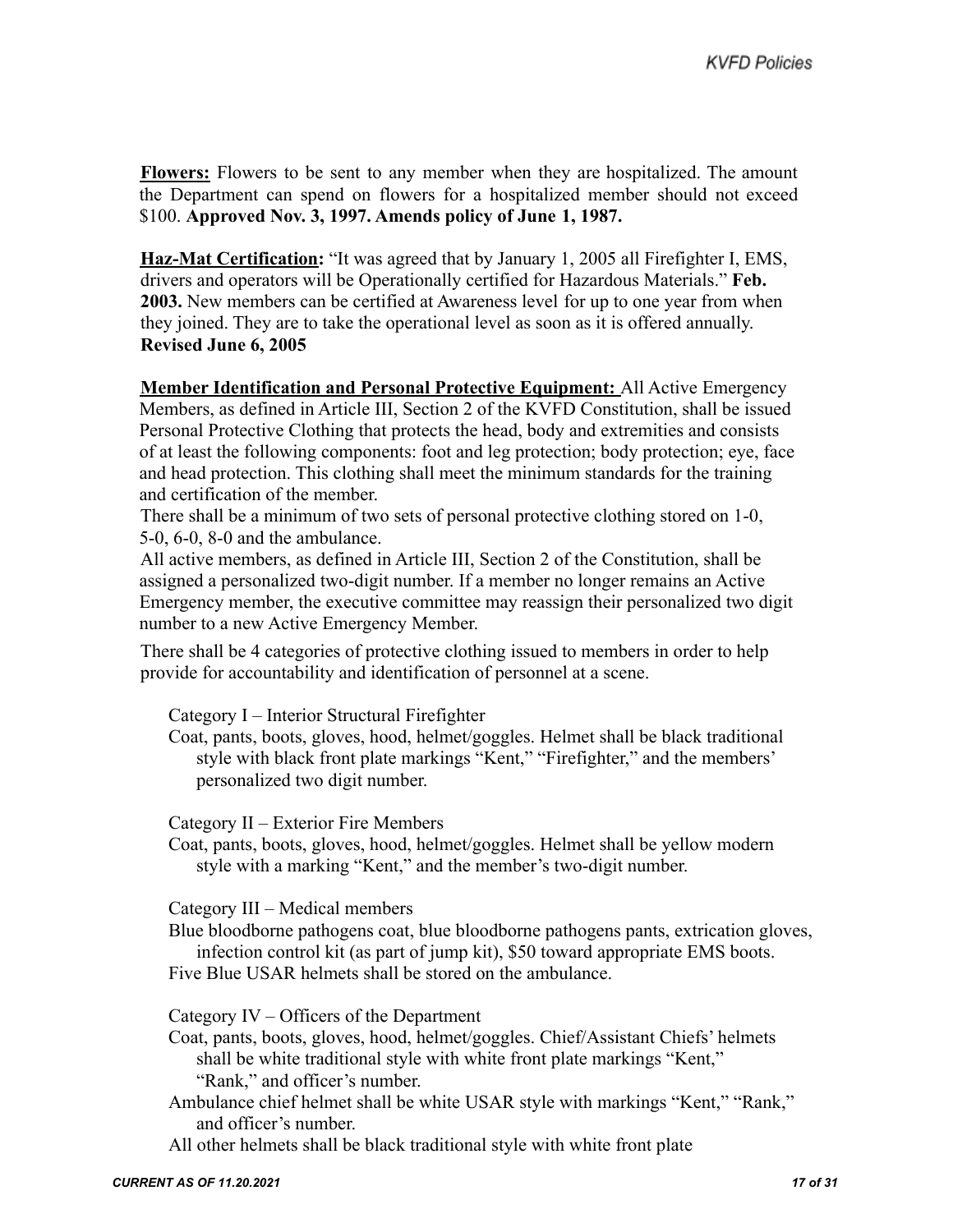markings "Kent," "Rank," and officer's number. Approved. **March 7, 2005**

**Physicals: Interior Firefighters:** All interior firefighters are required to have an annual physical. Members who do not have insurance or their insurance company doesn't cover annual physicals can have a physical performed at Concentra, 333 Kennedy Drive, Suite 202R, Torrington, CT. At Concentra in Torrington, the Department will pay for a firefighter physical, which includes a baseline or over 40 years of age EKG, a Respirator Physical which includes a vision screening, urine dip and vitals, a Pulmonary Function test and the OSHA Respirator Questionnaire for all interior structural firefighters as recognized by the State. Every five (5) years, the Department will pay for a cancer screening chest x-ray.

**EMS and Non-Interior Fire members:** Members who are EMS and non-interior firefighters also have the option for annual physicals. Members who do not have insurance or their insurance company doesn't cover annual physicals can have a physical performed at Concentra, 333 Kennedy Drive, Suite 202R, Torrington, CT. For the Exterior Firefighter exam, the Fire Police exam and the EMS exam, the Department will pay for a physical which is the same as above, excluding the pulmonary function test and respiratory questionnaire.

KVFD members should make an appointment with Concentra (860.482.4552) and inform the receptionist that he/she is a firefighter with KVFD or is requesting the physical, not including the pulmonary function test. Concentra will then send the bill to the KVFD Treasurer. (To help save the Department money, if you have your own insurance that will pay for your physical, please make an appointment with your own doctor and use your own insurance.)

- **Approved April 1, 1996; revised May 6, 1996, July 5, 2005, July 3, 2006, August 2011, February 1, 2021.** *Also see SOP 1-1*
- **Sponsors** and New Member training: "Sponsors are to act as mentors to help new members taking Firefighter I, EMT and MRT to study for their course and test. If a sponsor is not training in the same discipline, he or she should arrange for another member to mentor the trainee. A new member should always feel free to ask the Executive Committee for mentoring if a sponsor does not arrange it." **Revised June 6, 2005**
- **Uniforms:** The department will provide the uniform (red shirt, black pants, belt, bow tie, shoes, hat and hat badge) for any member or new member who is willing to pay the \$50 deposit. Each member is responsible for bringing back the uniform in good condition to have the deposit refunded. **Approved April 7, 1997. Amends motion of October 2, 1995** White pants will be worn at the Memorial Day Parade. The department is not responsible to replace parts of the uniform due to damage, misuse, or neglect. Items that have been outgrown by the member may be returned and exchanged. **Revised June 6, 2005**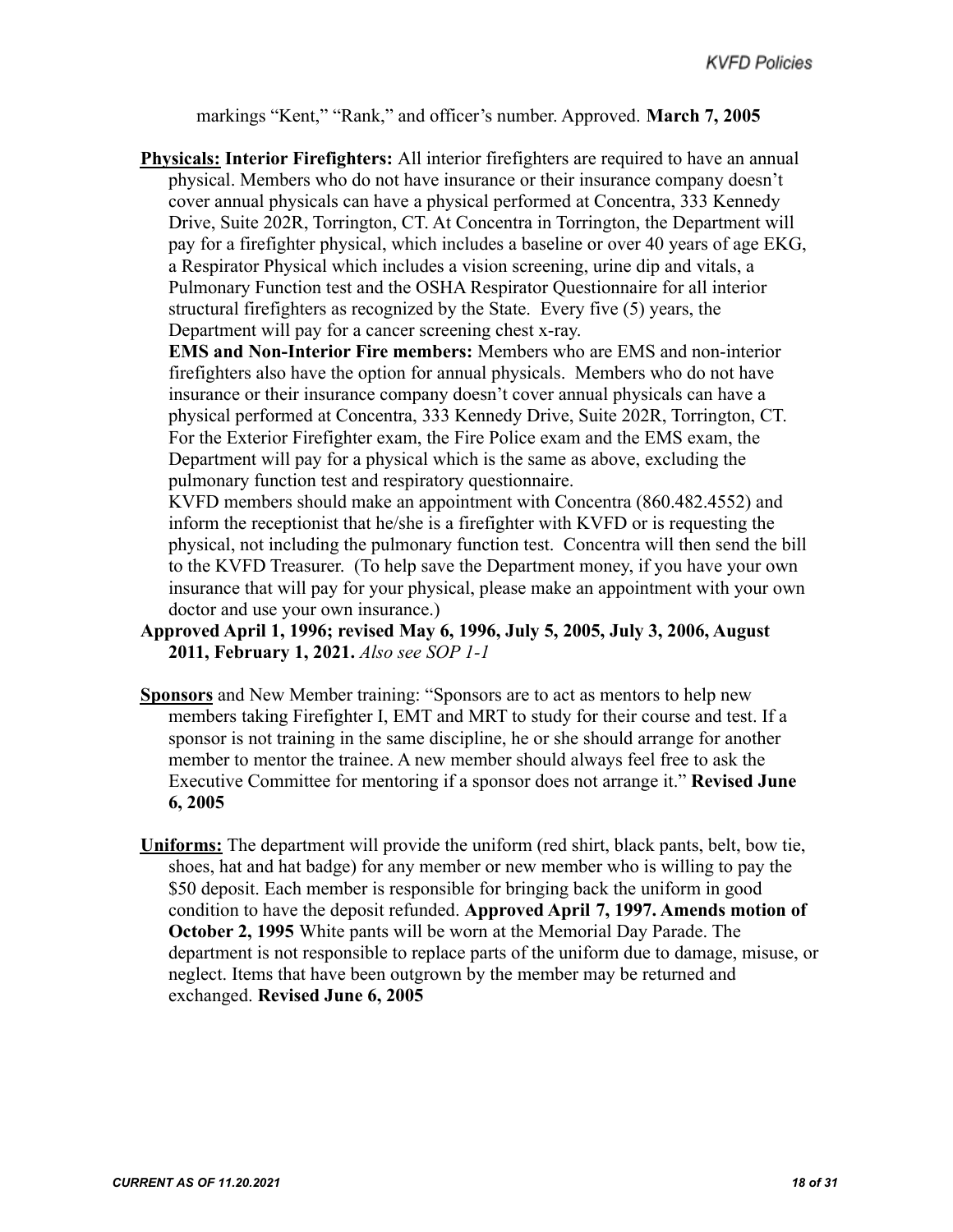# *Operations*

<span id="page-20-1"></span><span id="page-20-0"></span>**Billing Policy:** The Kent Volunteer Fire Department, Inc. (KVFD) will bill for service, in accordance with all DPH-OEMS regulations. Declared Mass Casualty Incidents will be exempt from billing. Should a non-billing mutual aid department provide treatment and transport on behalf of KVFD, those patients will be exempt from billing. Additionally, should the KVFD provide treatment and transport to a non-billing mutual aid department, those patients will be exempt from billing. Electronic PCR data will be forwarded electronically to EMMS on a weekly basis.

Those accounts that have been billed through EMMS' complete in-house billing cycle (billing cycle is defined as at least 3 separate bills) will be subject to this policy regarding referral to collections or recommendation for write-off. The KVFD will create a Billing Review Committee, whose duties are explained below.

- 1. Those patients residing within the Town of Kent, who request a hardship review or after the completion of the billing cycle, for which there has been inadequate or no response to invoices, will be written off by EMMS with no further action, unless direct payment has been made to the patient by his/her insurance company.
- 2. Any patient who has received payment directly from his/her insurance carrier and has not forwarded said payment (after EMMS confirms with insurance company and documents same in call notes) will be placed in the "refer to collections" schedule for consideration; after a full cycle of billing has occurred.
- 3. After completion of the billing cycle, those patients who reside outside of the Town of Kent, for which there has been inadequate or no response to invoices, will be sent directly to the collections agency selected by the KVFD. The KVFD will receive a report indicating those accounts that have been referred to collections. Accounts referred to collections will not show up on EMMS' aging (??) reports as outstanding receivables after referral to collection as they will be removed from EMMS' billing system.
- 4. KVFD will receive a monthly report, with any letters of hardship received attached, of those accounts recommended to be referred to collections, which have completed the billing cycle by EMMS. Only the KVFD Billing Review Committee may authorize the writing off of an account.
	- a. The KVFD Billing Review Committee will then indicate which (if any) of these accounts should be written off (by writing "W/O" on the account) and which accounts should be referred to the collections agency (by writing "COLL" on the account).
	- b. The KVFD will then forward the marked-up report via mail or other means to EMMS to be acted on accordingly.
	- c. If the collections report is not received back to EMMS with mark-ups as described for the prior month, the subsequent monthly reports will be held until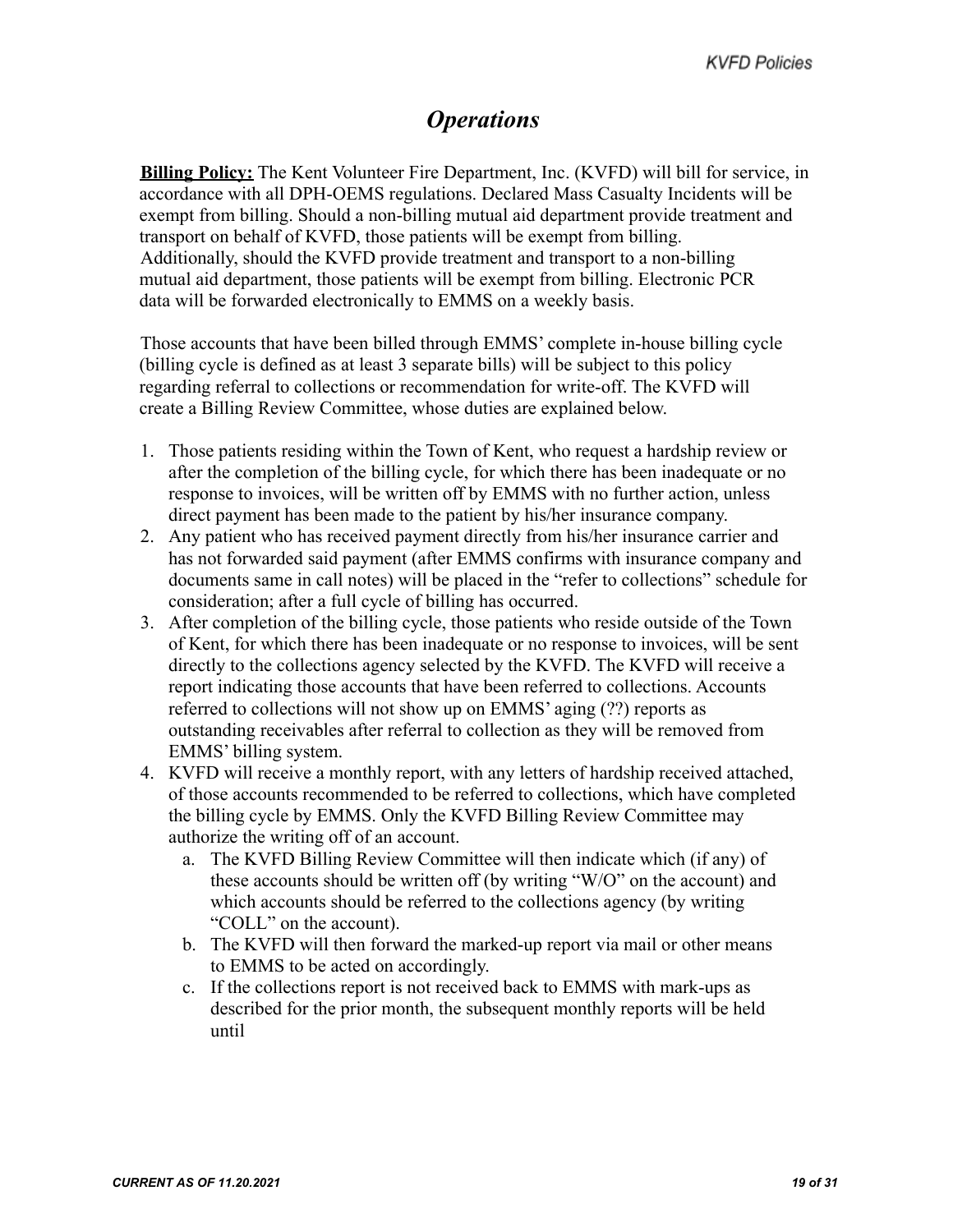receipt and processing has taken place. (This is an effort not to duplicate accounts activity.)

d. Any individual who is unable to pay his/her bill for ambulance services should send a request for hardship relief to EMMS. These requests will be forwarded to the Treasurer from EMMS on a monthly basis. The requests will be forwarded in (as private a manner as possible) to the KVFD Billing Review Committee, which shall be composed of a minimum of three people, one of whom shall be a member of the Department and the other two members selected from the Kent community. Members will be appointed by the Executive Committee. The two community members may include a pastor from one of the three places of worship in town, the town's social services director or an interested resident with a background in social work. The Billing Review Committee will meet when there are requests and act upon them in a timely manner. New hardship cases will not be forwarded by EMMS until the previous ones are resolved.

#### **Proceeds from Ambulance Billing**

Income from EMMS billing will be electronically transferred into the KVFD general checking account. Financial reports will be sent by EMMS to the KVFD Treasurer on a monthly basis. The Executive Committee shall review the income at its monthly meeting. The Treasurer shall report on the total billing income at each regular monthly meeting of the Department. Ambulance billing proceeds will be applied to offset the KVFD operating expenses. Further delineation of the proceeds may occur as part of the annual budget discussion. **Approved June 7, 2010.**

**Checks:** All checks under \$1,000 need only one signature. **Approved March 7, 2011**

#### **Conflict of Interest Policy:**

#### I. Purpose

The purpose of the conflict of interest policy is to protect this tax-exempt organization's (Kent Volunteer Fire Department, Inc.) interest when it is contemplating entering into a transaction or arrangement that might benefit the private interest of an officer of the Department or might result in a possible excess benefit transaction. This policy is intended to supplement, but not replace, any applicable state and federal laws governing conflict of interest applicable to nonprofit and charitable organizations.

#### II. Definitions

#### A. Interested Person

Any member, officer or member of a Department committee with Department-delegated powers, who has a direct or indirect financial interest, as defined below, is an interested person.

#### B. Financial Interest

- 1. A person has a financial interest if the person has, directly or indirectly, through business, investment, or family:
- a. An ownership or investment interest in any entity with which the Department has a transaction or arrangement,
- b. A compensation arrangement with the Department or with any entity or individual with which the Department has a transaction or arrangement, or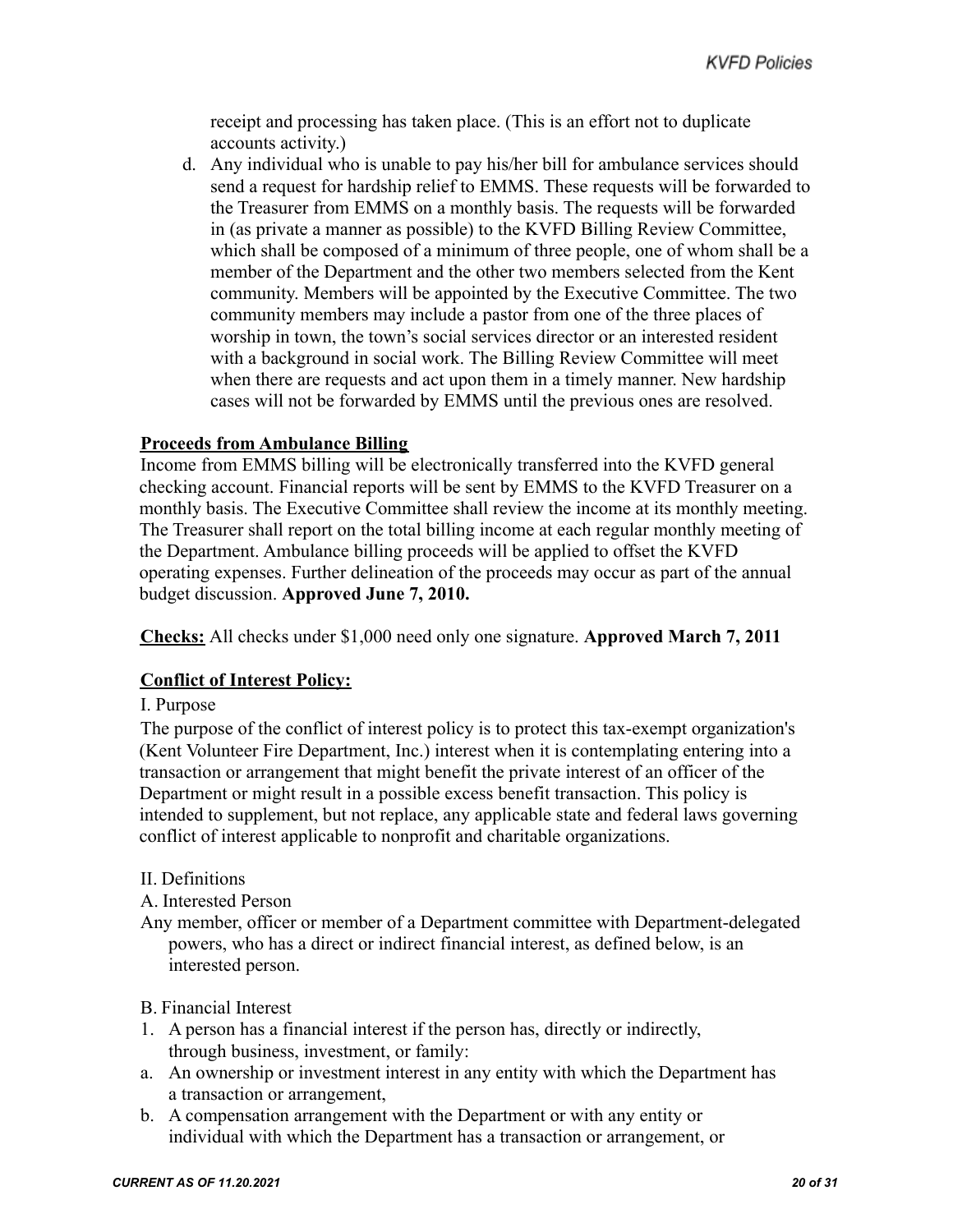- c. A potential ownership or investment interest in, or compensation arrangement with, any entity or individual with which the Department is negotiating a transaction or arrangement.
- 2. Compensation includes direct and indirect remuneration, as well as gifts or favors that are not insubstantial.
- 3. A financial interest is not necessarily a conflict of interest. A person who has a financial interest may have a conflict of interest only if the Executive Committee decides that a conflict of interest exists.

#### III. Procedures

- A. Duty to Disclose
- 1. In connection with any actual or possible conflict of interest, an interested person must disclose the existence of the financial interest and be given the opportunity to disclose all material facts to the Department members, members of the Executive Committee, or members of committees with Department-delegated powers considering the proposed transaction or arrangement.

#### B. Determining Whether a Conflict of Interest Exists

1. After disclosure of the financial interest and all material facts, and after any discussion with the interested person, he/she shall leave the Department or committee meeting while the determination of a conflict of interest is discussed and voted upon. The remaining members shall decide if a conflict of interest exists.

#### C. Procedures for Addressing the Conflict of Interest

- 1. An interested person may make a presentation at the Department's monthly meeting or Executive Committee meeting, but after the presentation, he/she shall leave the meeting during the discussion of, and the vote on, the transaction or arrangement involving the possible conflict of interest.
- 2. The President shall, if appropriate, appoint a disinterested person or committee to investigate alternatives to the proposed transaction or arrangement.
- 3. After exercising due diligence, the Department or Executive Committee shall determine whether the Department can obtain with reasonable efforts a more advantageous transaction or arrangement from a person or entity that would not give rise to a conflict of interest.
- 4. If a more advantageous transaction or arrangement is not reasonably possible under circumstances not producing a conflict of interest, the Department or Executive Committee shall determine by a majority vote whether the transaction or arrangement is in the Department's best interest, for its own benefit, and whether it is fair and reasonable. In conformity with the above determination it shall make its decision as to whether to enter into the transaction or arrangement.

#### D. Violations of the Conflicts of Interest Policy

1. If the Department or Executive Committee has reasonable cause to believe a member has failed to disclose actual or possible conflicts of interest, the President shall inform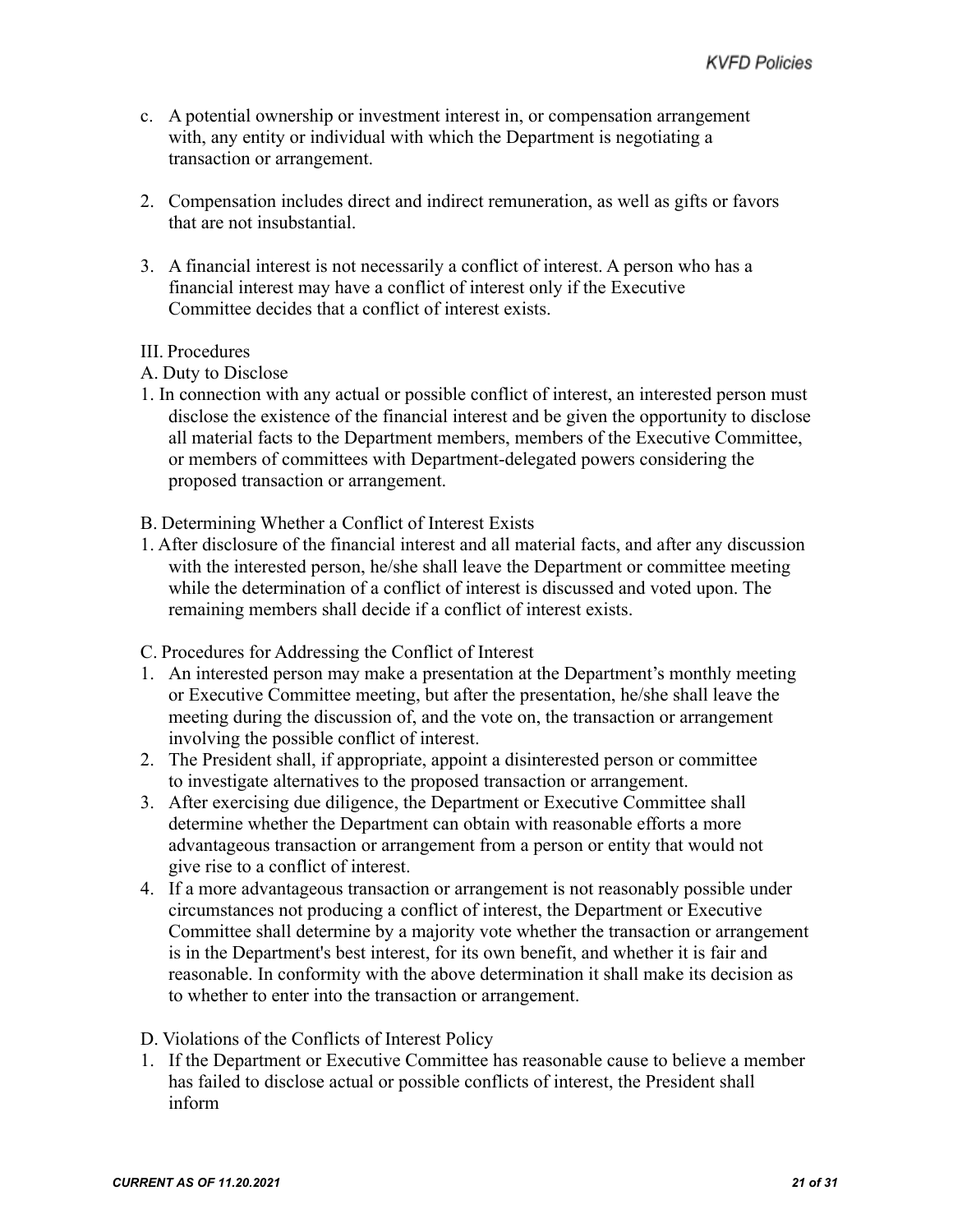the member of the basis for such belief and afford the member an opportunity to explain the alleged failure to disclose.

- 2. If, after hearing the member's response and after making further investigation as warranted by the circumstances, the Executive Committee determines the member has failed to disclose an actual or possible conflict of interest, it shall take appropriate disciplinary and corrective action.
- IV. Records of Proceedings
- A. The minutes of the Department meetings or meetings of the Executive Committee and all committees with Department-delegated powers shall contain:
- 1. The names of the persons who disclosed or otherwise were found to have a financial interest in connection with an actual or possible conflict of interest, the nature of the financial interest, any action taken to determine whether a conflict of interest was present, and the governing board's or committee's decision as to whether a conflict of interest in fact existed.
- 2. The names of the persons who were present for discussions and votes relating to the transaction or arrangement, the content of the discussion, including any alternatives to the proposed transaction or arrangement, and a record of any votes taken in connection with the proceedings.
- V. Compensation
- A. A voting member of the Department who receives compensation, directly or indirectly, from the Department for services is precluded from voting on matters pertaining to that member's compensation.
- B. A voting member of the Department whose jurisdiction includes compensation matters and who receives compensation, directly or indirectly, from the Department for services is precluded from voting on matters pertaining to that member's compensation.
- C. No voting member of the Department, Executive Committee or any committee whose jurisdiction includes compensation matters and who receives compensation, directly or indirectly, from the Department, either individually or collectively, is prohibited from providing information to any committee regarding compensation.
- VI. Annual Statements
- A. Each officer and member of a committee with Department-delegated powers shall annually sign a statement which affirms such person:
- 1. Has received a copy of the conflict of interest policy,
- 2. Has read and understands the policy,
- 3. Has agreed to comply with the policy, and
- 4. Understands the Department is charitable and in order to maintain its federal tax exemption it must engage primarily in activities which accomplish one or more of its tax-exempt purposes.
- VII. Periodic Reviews
- A. To ensure the Department operates in a manner consistent with charitable purposes and does not engage in activities that could jeopardize its tax-exempt status, periodic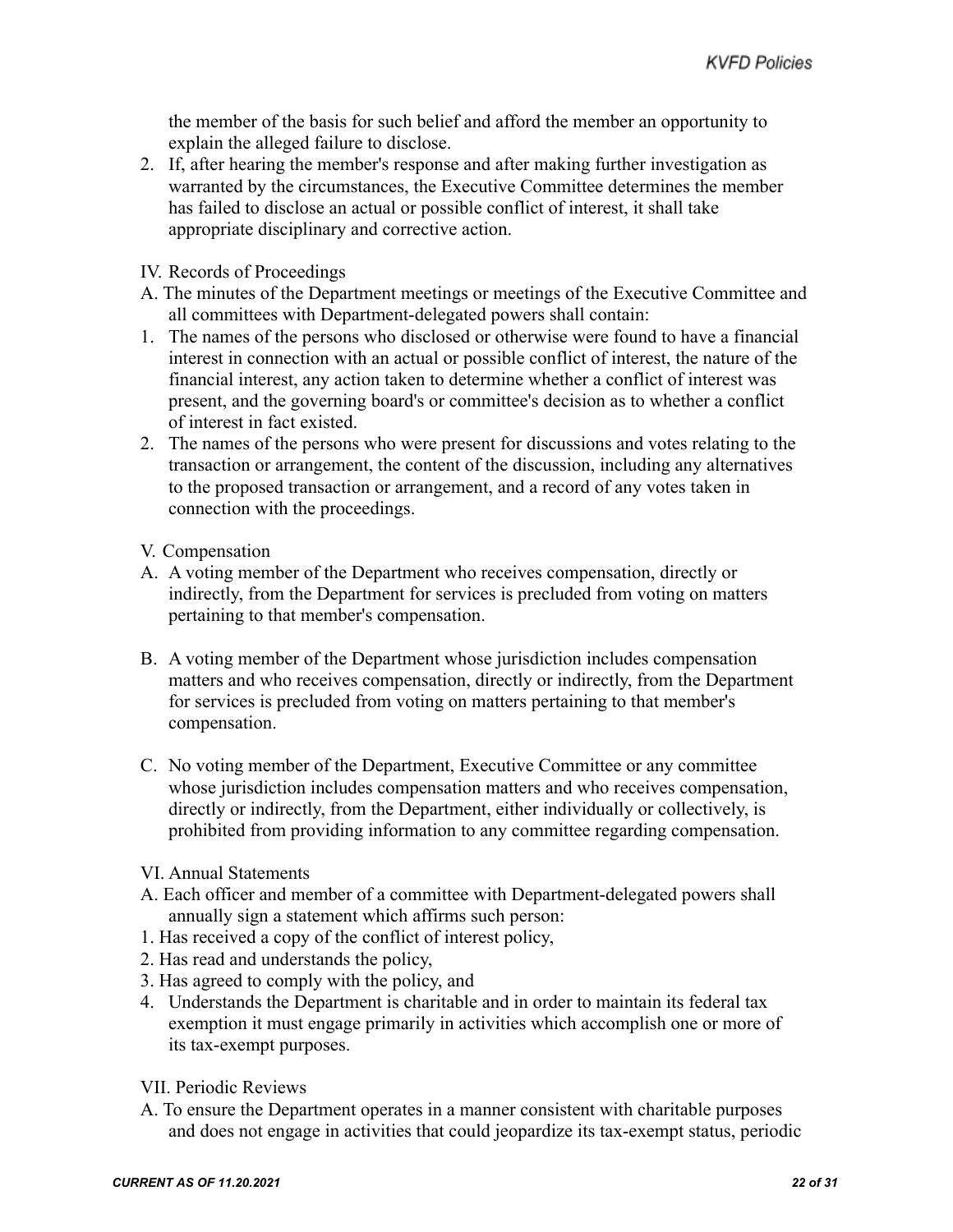reviews shall be conducted. The periodic reviews shall, at a minimum, include the following subjects:

- 1. Whether compensation arrangements and benefits are reasonable, based on competent survey information, and the result of arm's length bargaining.
- 2. Whether partnerships, joint ventures, and arrangements with management organizations conform to the Department's written policies, are properly recorded, reflect reasonable investment or payments for goods and services, further charitable purposes and do not result in inurement, impermissible private benefit or in an excess benefit transaction.

VIII. Use of Outside Experts

A. When conducting the periodic reviews as provided for in this policy, the Department may, but need not, use outside advisors. If outside experts are used, their use shall not relieve the governing board of its responsibility for ensuring periodic reviews are conducted.Approved. **September 2009.**

#### **Donations:**

Personal thank you notes will be written (in addition to the blanket ad in the newspaper) to all those who donate time and/or goods to the dept. **Feb. 3, 1992**

#### **Emergency scenes:**

With regard to apparatus response and mutual aid, the department is to follow the Special Instructions, as provided to and updated annually to Litchfield County Dispatch. **June 6, 2005**

#### **Endowment Investment Policy:**

- I. Purpose: The purpose of the Endowment Investment Policy is to set forth the investment goals and objectives for the Endowment Fund (the Fund), to define the roles of the Kent Volunteer Fire Department (Department) members, the Executive Committee, the Investment Committee and the Investment Advisor and to establish guidelines for the management of the Fund.
	- A. Statement: This policy establishes reasonable expectations, objectives and guidelines for the investment of the Fund. The policy shall be reviewed and revised at least annually, but also as needed to ensure it adequately reflects the current needs of the Department.
	- B. Definition: The Endowment Fund consists of all monies raised by or donated to the Department, which are not used to pay for annual operating or capital expenses (other than ambulance apparatus). It includes the Aiken Fund, which is restricted to purchasing ambulance apparatus.
- II. Roles of the Parties
	- A. Membership: Department members shall vote on recommendations from the Executive Committee regarding investment strategy, selection of an Investment Advisor and emergency withdrawals from the Fund. The Department membership selects an Investment Advisor.
	- B. Executive Committee: Ultimate authority for all matters concerning the investment of the portfolio assets rests with the Executive Committee. Within that parameter, however, authority is given to the Investment Committee to direct and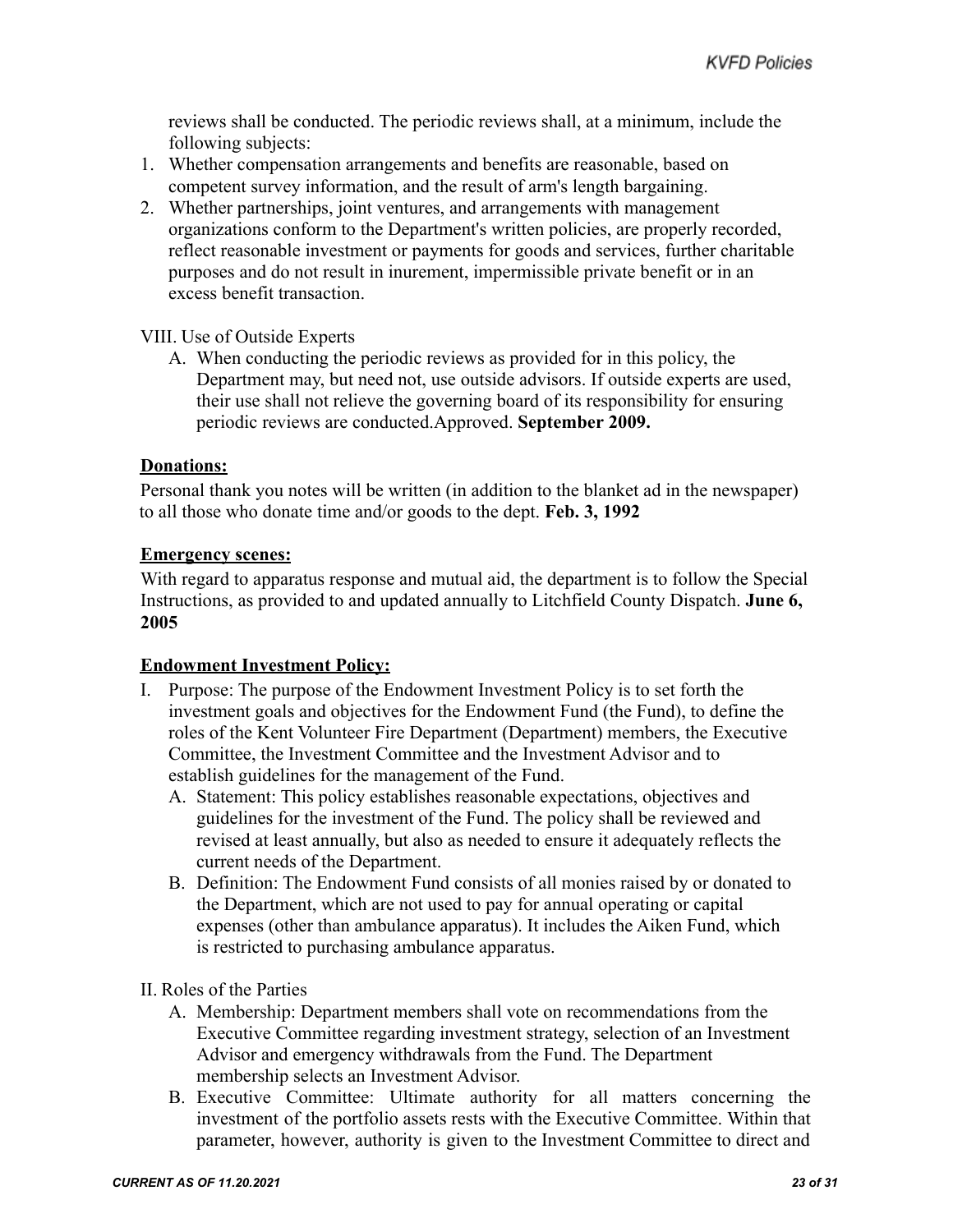monitor the investment of the portfolio. The Executive Committee shall appoint Investment Committee members and shall receive annual reports from the Investment Committee each January. The three Trustees of the Department shall be the President, Fire Chief and Investment Committee Chair.

- C. Investment Committee: The Investment Committee shall be composed of the Department's Treasurer and two to four additional Department members appointed by the Executive Committee, any of whom may serve as Chair. The Chair shall serve as primary contact with the Investment Advisor. Ex-officio members may be invited to be a part of the Investment Committee in a non-voting capacity. The Investment Committee shall present such matters that require approval by vote and shall report on such matters, as it deems necessary to the Department including an annual report.
- D. Investment Advisor: The Investment Advisor shall be responsible for working with the Investment Committee to create an investment portfolio that reflects the goals, objectives and guidelines of this policy and for working with and reporting to the Investment Committee. The Investment Advisor is selected by a vote of the Department membership.
- E. Custodian: The Custodian is hired by the Investment Advisor and acts on the recommendations and directions from the Investment Advisor regarding holdings and transactions.
- III. Endowment Fund Goals
- A. The goal of the Fund is to provide a source of funds for emergency expenditures in the short-term, and to create a perpetual and growing source of revenue in the long term.
- IV. Endowment Fund Objectives and Principles
- A. The Fund shall have as its objective a ten-year average rate of return of 5-6% above inflation, net of fees.
- B. Risk Tolerance. The Department recognizes and acknowledges some risk must be assumed in order to achieve the long-term investment objectives of the portfolio. In establishing the risk tolerance and asset allocation for this policy, the Department's ability to withstand short- and intermediate-term variability shall be considered.
- C. With the above objectives in mind, the Department recognizes that short-term fluctuations may cause variations in performance and shall evaluate the portfolio with a long-term perspective.
- V. Use of the Endowment Fund
	- A. During each fall budget season, the Treasurer may budget a portion of the Investment Fund as revenue for the following year. This amount shall be determined by taking 3.5% of the average of the Investment Fund balance on the last day of the last six months of the previous year (see example below). The Investment Committee Chair (ICC) will work with the Treasurer and Investment Advisor to facilitate the transfer of these funds anytime on or after the first business day of January each year.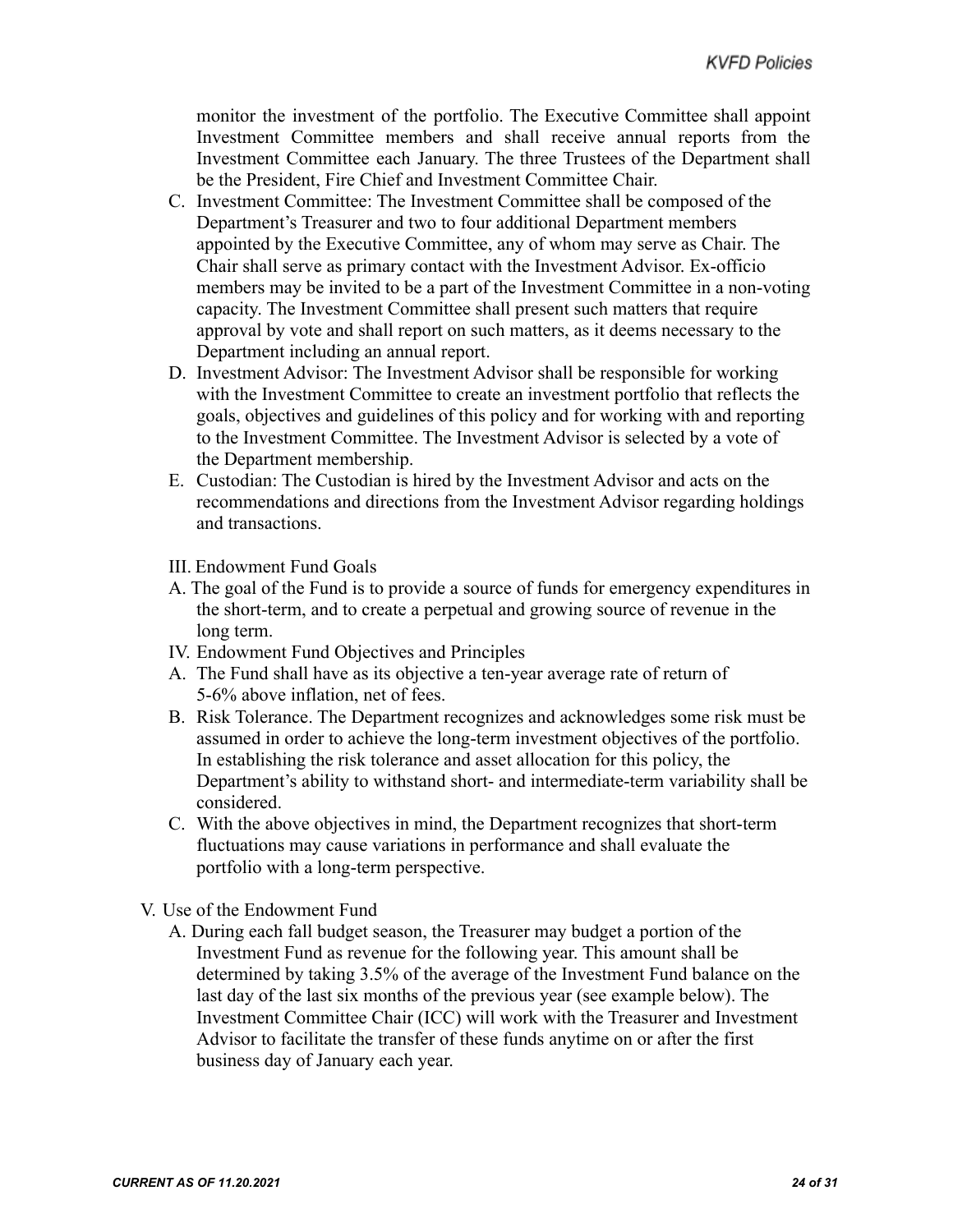**Example; To calculate the amount of withdrawal to use for the 2021 budget, average the fund balance on the last day of...**

| <b>July 2019</b>                 | \$824,483       |  |
|----------------------------------|-----------------|--|
| August 2019                      | \$803,893       |  |
| September 2019                   | \$813,093       |  |
| October 2019                     | \$824,354       |  |
| November 2019                    | \$845,220       |  |
| December 2019                    | \$872,723       |  |
| Average*                         | \$830,628       |  |
| 3.5%                             | .035<br>$X_{-}$ |  |
|                                  |                 |  |
| Total withdrawal January 2, 2021 | \$29,072        |  |

\*For reference, if the average were;

- $$930,628 \times .035 = $32,572$
- $$1,000,000 \times .035 = $35,000$
- a). "Emergency use" shall be defined as any expense not in the annual budget that the Department approves by a two-thirds vote to be essential and urgent to the operations of the Department.

Responsibilities of the Investment Committee

- A. Research, identify and recommend to the Executive Committee and ultimately the Department membership an appropriate and qualified Investment Advisor.
- B. Facilitate the completion and submission of paperwork necessary to engage the services of the Investment Advisor and to implement the investment strategy.
- C. Facilitate the transfer or sale of all gifts to the Department into the Fund.
- D. Work with the Investment Advisor:
	- 1. to ensure that the investment goals, objectives and guidelines as set forth in this policy are clear to the Investment Advisor and that the investment strategy to attain those goals is clear to the Investment Committee,
	- 2. after any emergency withdrawal to assess the impact of the withdrawal on the strategy and to re-align the investments to best attain the goals and objectives of the Fund, and
	- 3. at least once per year, to review the investment strategy and to adjust the portfolio to reflect the current goals and guidelines.
- E. Apprise the Investment Advisor of:
	- 1. any changes to goals, objectives and guidelines.
	- 2. any anticipated or possible emergency withdrawals from the Fund, including the estimated amount and date of the anticipated withdrawal, and
	- 3. changes in contact information for Trustees of the Department (particularly after each Department election at the first meeting of each calendar year).
- F. Provide oversight by ensuring that the Investment Advisor is acting and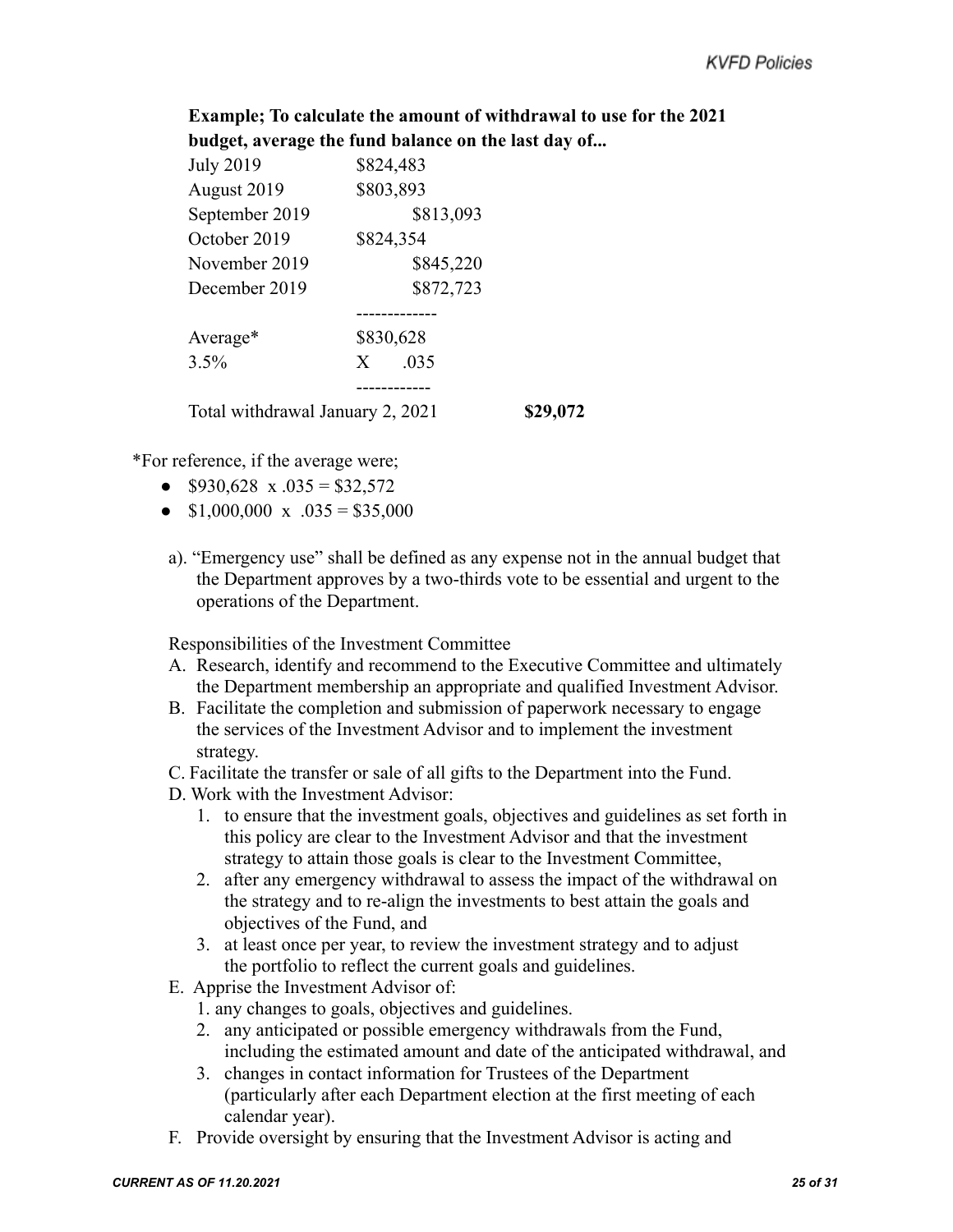managing the Fund in a manner consistent with the stated goals, objectives and guidelines

- G. Communicate regularly with the Executive Committee in order to know when emergency requests may be needed from the Fund.
- H. Provide a year-end report of the Fund to be presented to the Executive Committee at its first January meeting and include the following:
	- beginning of year balance
	- additions during the previous year
	- income during the year
	- withdrawals during the year
	- end-of-year balance

VI. Investment Advisor Responsibilities

A. The Investment Advisor shall comply with the following guidelines:

- 1. Follow a long-term (ten-year), research-based strategy of diversification across various asset classes with the goal of reducing the risk of large losses while growing the principal base,
- 2. Identify, recommend and implement diversified asset investments consistent with the statement and guidelines,
- 3. Select investment assets without consideration of tax impact, as Department assets are not subject to taxes.
- 4. Monitor performance of all assets and recommend appropriate changes,
- 5. Invest the entire Aiken Fund with a short-term outlook and in a separate account. The Aiken Fund is restricted to the purchasing of Ambulance apparatus,
- 6. Make a \$20,000 cash contingency fund available at the start of each calendar year. Up to 75% of the remaining portfolio may be invested in equities, using a long-term, aggressive strategy. The Department understands that stocks have a higher expected return but also have greater year-by-year variability in performance. From an investment decision making point of view, this yearby-year variability may be worth accepting, provided the time horizon for the portfolio is sufficiently long (five years or greater),
- 7. Notify Investment Committee Chair when percentage of endowment investments in equities exceeds 80% or drops below 70%,
- 8. Reinvest all capital gains and interest payments and invest any deposits made by the Department, to maintain diversification as outlined above,
- 9. Provide quarterly performance statements to the Treasurer and Investment Committee Chair,
- 10. Provide all Investment Committee members and Trustees with new passwords for (internet) account access after being notified of any name changes (additions or subtractions),
- 11. Notify in advance the Chair of the Investment Committee if any management fees will be charged, beyond what is agreed to in the contract between the Investment Advisor and the Department,
- 12. Use the same care, skill, prudence and due diligence under the circumstances then prevailing that experienced investment professionals acting in a like capacity and fully familiar with such matters would use in like activities for like portfolios with like aims, in accordance and compliance with the Uniform Prudent Investor Act and all applicable laws, rules, and regulations.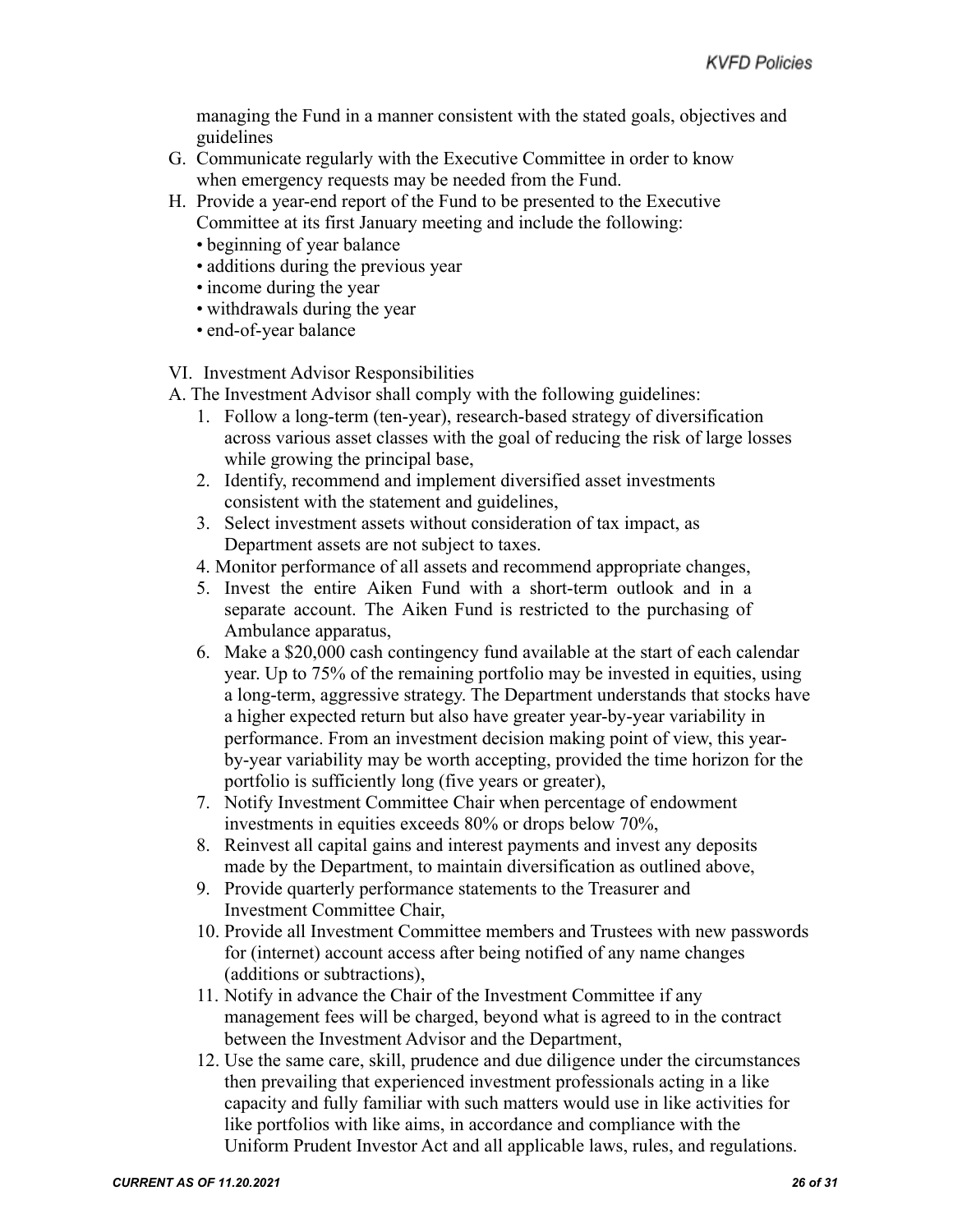- B. The following are prohibited asset classes and/or security types:
	- leveraged transactions
	- puts, calls, straddles, or other option strategies.
	- annuities
	- life insurance contracts
	- hedge funds
	- derivatives or real assets
	- artwork
- C. Custodian Responsibilities

The Custodian shall:

- 1. maintain separate accounts by legal registration,
- 2. collect all income and dividends owed to the portfolio,
- 3. value the holdings,
- 4. settle all transactions initiated by the Advisor,
- 5. provide monthly statements that detail transaction activities, cash flows, securities held and their current value to the Department Treasurer and the Investment Committee Chair,
- 6. release funds only to the KVFD checking account either electronically or by check made out to KVFD,
- 7. hold titles of all the assets in the Fund in the name of the Department
- 8. accept signatures only from the Trustees,
- 9. notify the Chair of the Investment Committee if any additional management fees will be charged to the Fund account,

D. Investment Advisor Performance Review and Evaluation.

Recognizing that short-term fluctuations may cause variations in performance, the Department intends to evaluate the Advisor's performance from a long-term perspective, after a minimum of three years. The performance of the Advisor will be monitored on an ongoing basis thereafter, and the Department may replace the Advisor at any time. The Department will, at least annually, review the performance of the total portfolio, as well as asset class components. Consideration shall be given to the extent to which the investment results are consistent with the investment objectives, goals and guidelines as set forth in this investment policy. **Approved July 5, 2011**

#### **Equipment:**

Equipment is not to be moved between vehicles without checking with a line officer or Engineer first. **April 5, 1993, Revised June 6, 2005**

#### **Finance Policy:**

#### **Approved March 4, 1996. Amended May 5, 1997, March 2004. Dec. 6, 2010, Feb. 7, 2011, Aug. 1, 2011**

All expenditures shall be brought before the membership at a regular monthly meeting.

Category I

These items can be purchased before membership approval. Membership will be notified of these expenditures by the Treasurer's reading of the bills.

● Expenditures to replace existing operational supply inventory necessary to ensure proper function of the department — firefighting, medical response and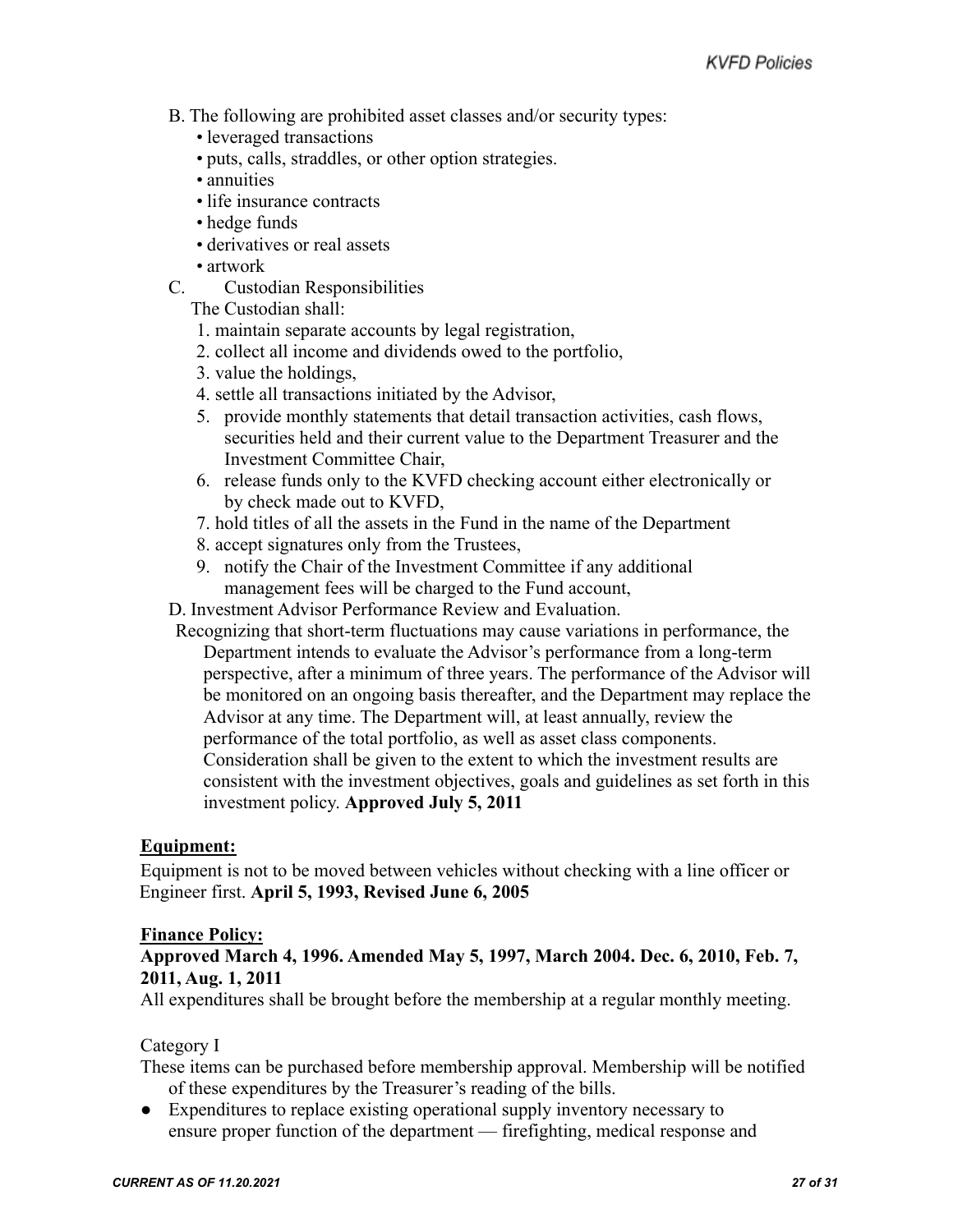administrative, provided it does not exceed the Department-approved budgeted amount.

- Outfitting members with standard equipment to meet their certification level, provided it does not exceed the Department-approved budgeted amount.
- Maintenance of equipment and apparatus as deemed necessary by the engineer and chief/president.
- Emergency expenditures by the Executive Committee, as outlined in Article XI Section 2 of the By-laws.
- Recurring bills as outlined in Article XI Section 1 of the By-laws.
- Recertification training.
- Fundraising Committees that have a membership-approved budget.
- Reasonable emergency expenditures as ordered by the officer in charge during an incident.

#### Category II

These items may be brought up and approved at the same monthly meeting.

- Individual items under \$100.
- Fundraising committee budget approval.
- Training, other than recertification.
- Expenditures exceeding budgeted amounts under Category I.

#### Category III

All other expenditures must be brought up for consideration by the membership at a regular monthly meeting to be voted on at the next regular monthly meeting.

"Recurring bills as outlined in the following list:

Electric Company Water Company Telephone Companies Sewer Company Heating Fuel Companies Permit and Registration Fees for Apparatus Property Rental Loan Payments Association Dues EMMS Airgas East payroll checks and payroll taxes firehouse cleaning"

#### **Fire run forms policy:**

The run forms are to be filled out by the officer in charge of each fire call. In the event someone else fills out a portion of the form, the officer is to fill in any additional information, review the entire form and sign it. Ideally, all run sheets should be filled out the day of the call. It will be the responsibilities of the Assistant Chiefs to make sure all of the run sheets for the month are completely filled out and signed prior to the monthly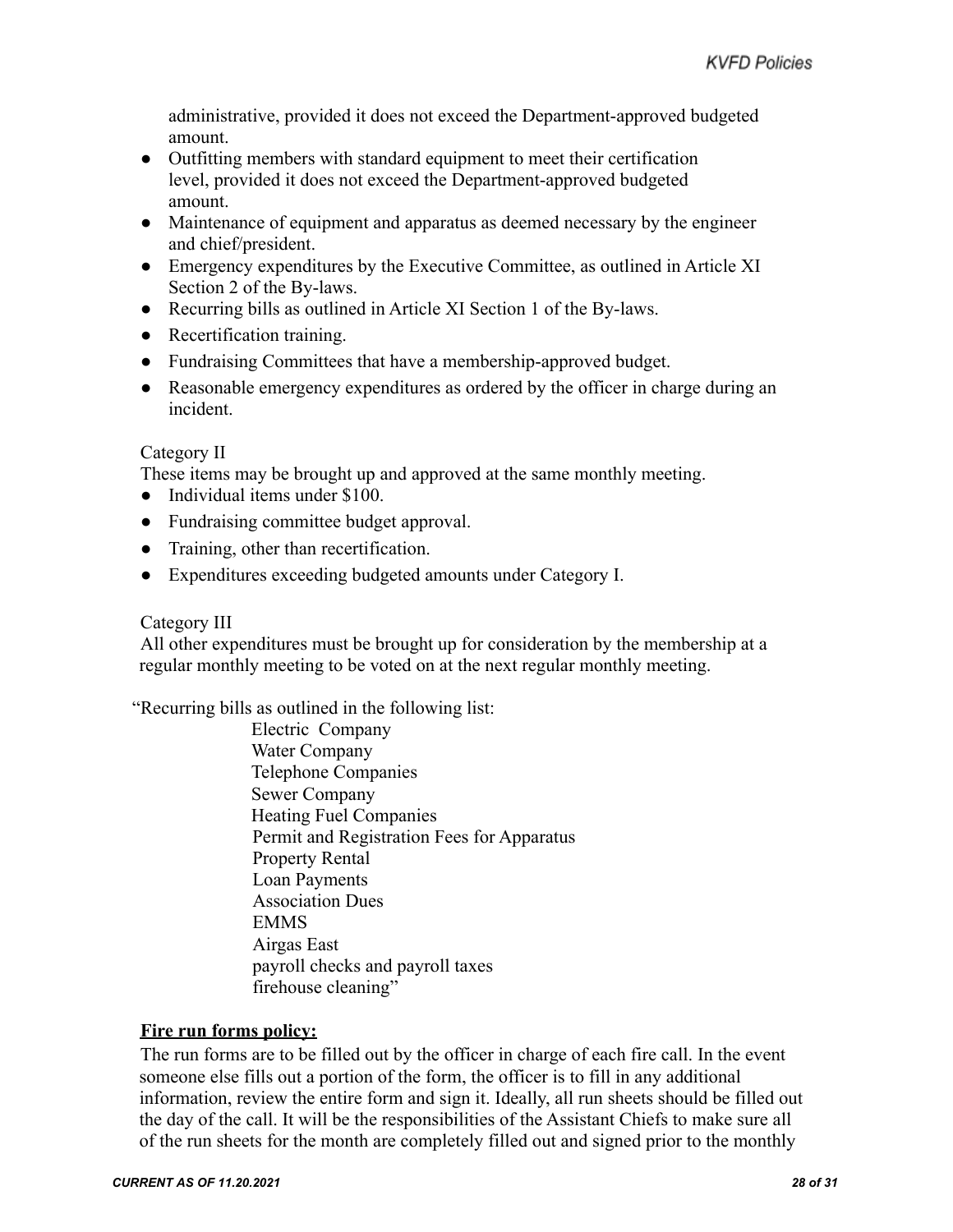meeting. The run sheets are not to be removed from the firehouse for a duration longer than one week. Approved. **Feb. 5, 1996.**

#### **Fire Extinguishers**

"It was agreed to be department policy to encourage members to carry a fire extinguisher in their personal vehicle and the Fire Department will refill or replace if used on a scene."

#### **Lifestar:**

A helicopter landing zone shall be established at least 85 feet by 75 feet in a relatively flat area free of obstructions. During night operations, the LZ must be marked by light sources that will adequately illuminate the landing area and obstructions. KVFD will use orange cones with flashlights inside them. A spotlight may be used from the top of apparatus shining down to the center of the LZ. Never aim any type of lighting toward the aircraft. Do not use flash photography in the LZ. **Approved June 3, 1985, Revised May 4, 1987, Amended June 6, 2005**

#### **Seatbelts in vehicles:**

All drivers and passengers in all KVFD vehicles are to wear seatbelts in accordance with Connecticut State Law. **Approved May 2001, Revised June 6, 2005**

**Parades:** It will be left to the discretion of the officer in charge at each parade as to which apparatus should go. **Approved April 1, 1996, Revised June 6, 2005**

The Seagrave truck is to be trailered to parades, and Bill Blank, Bob Lamb or John Christen/Dept. Engineer, should also attend as mechanics in case the truck needs repair. **Approved April 2, 2007.**

**Refreshment expenses:** The Department does not have to make a motion for reasonable expenses to provide refreshments for events such as classes, open houses and rotational meetings held here. **Approved**. **May 1, 1995**

**Standard Operating Procedures:** The Kent Volunteer Fire Department established a permanent Standard Operating Procedures Committee formed by the President. The committee will consist of a chairman and three members. Members shall serve until resignation or replacement by the President. The purpose of the SOP Committee is to review drafts of SOPs that will be sent on to the Executive Committee for review and action of: approval, approval with suggested changes, or disapproval for stated reasons. Officers will be required to sign off that they've read the draft SOP. The draft SOP will be presented at the next regular monthly meeting of the Department after it has been reviewed by both committees. Members will be sent a copy of the draft SOP and notified it will be voted on at the next meeting. **Approved. April 1, 1996.**

#### **Technology Policy**

A. Information Technology (IT): The Department's Technology Committee is responsible for assisting the Technology Officer with Information Technology. The Technology Officer is a member of the committee and shall delegate duties to other committee members. The Committee is responsible for developing an annual budget and submitting the request to the Executive Committee in November with details on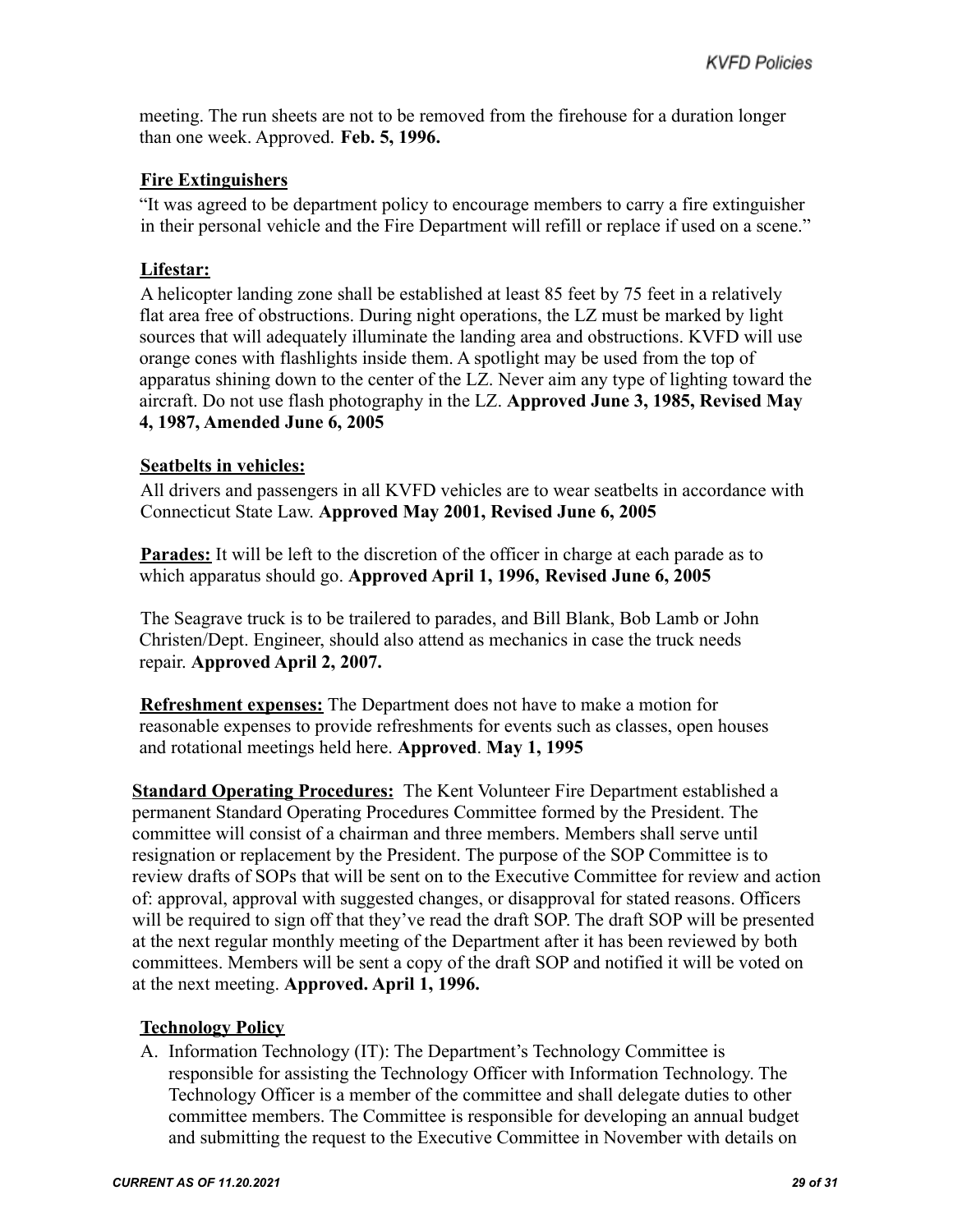expected expenses. The committee is empowered to spend up to the budgeted amount on operating expenses. Any capital expenses will be brought before the membership in accordance with the Finance Policy.

- 1. The Technology Officer has the following responsibilities:
	- a. The Technology Officer is an appointed officer and the main contact person for the Department's technology issues and concerns. IT requests should be e[mailed to techoff@kentfire.org.](mailto:techoff@kentfire.org)
	- b. The Technology Officer is responsible for managing and maintaining the firehouse server, hardware and software, Department web site (see Web Site Policy) and Department Email (see Email Policy). The Tech Officer must change the officer emails in January after the annual election so they are directed to the new officers.
	- **c.** Firehouse access codes are assigned by the Technology Officer (see Firehouse Access Policy). **Approved 2011. Revised December 7, 2020.**

**Vehicles:** Drivers of emergency vehicles will follow SOP 2-5. All drivers of vehicles will be required to remain with the vehicle they drove and be available to handle the vehicle. If a driver must leave it, assign it to someone else. **Approved March 2, 1987, Revised June 6, 2005**